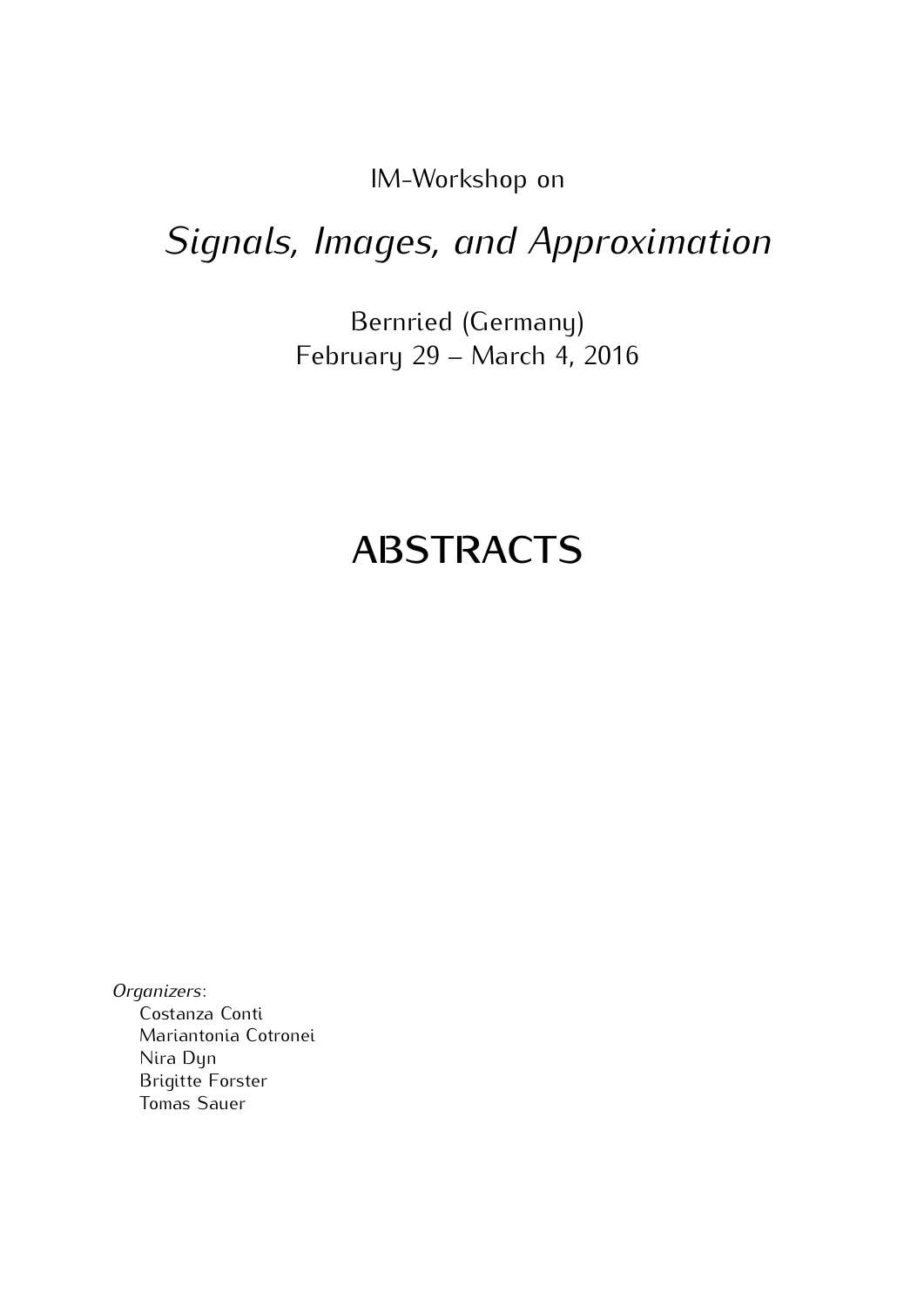| Monday, February 29 |                                                                                                                     |
|---------------------|---------------------------------------------------------------------------------------------------------------------|
| 09:30-09:40         | Welcome & Opening                                                                                                   |
| 09:40-10:30         | Getting to know each other: Mathematical speed dating I                                                             |
| 10:30-11:00         | <b>Coffee Break</b>                                                                                                 |
| 11:00-12:00         | Getting to know each other: Mathematical speed dating II                                                            |
| 14:30-15:00         | Kounchev: An Almansi Type Formula on the Sphere and New Cubature Formulas with                                      |
|                     | <b>Error Bounds</b>                                                                                                 |
| 15:00-15:30         | Nagler: Lower Estimates for Smooth Data Approximation                                                               |
| 15:30-16:15         | Coffee & Cake                                                                                                       |
| 16:15-16:45         | Rabut: Least square Bézier or B-spline curves                                                                       |
| 16:45-17:15         | Buhmann: Multiquadrics Multivariate Interpolation without Added Constants                                           |
| Tuesday, March 1    |                                                                                                                     |
| 09:00-9:30          | Forster: Interpolation with Complex B-splines                                                                       |
| 09:30-10:00         | Massopust: Fractional and Complex Pseudo-Splines                                                                    |
| 10:30-11:00         | <b>Coffee Break</b>                                                                                                 |
| 11:00-11:30         | Christensen: Wavelet Frames and the Unitary Extension Principle                                                     |
| 11:30-12:00         | Zhuang: Canonical Quincunx Tight Framelets                                                                          |
| 14:30-15:00         | Volontè: Radial Kernels via Scale Derivatives and Wavelets                                                          |
| 15:00-15:30         | Berstein: Riesz Based Multiresolution Analysis in Image Processing                                                  |
| 15:30-16:15         | Coffee & Cake                                                                                                       |
| 16:15-16:45         | Gütschow: Rotational Anisotropic Wavelet Transform                                                                  |
| 16:45-17:35         | Führ: Continuous Wavelet Transforms in Higher Dimensions                                                            |
| Wednesday, March 2  |                                                                                                                     |
| 09:00-09:30         | Sissuono: Numerical Inpainting Techniques - Modeling with Inherent Discretization                                   |
| 09:30-10:20         | Beckmann: Error Estimates and Convergence Rates for Filtered Back Projection                                        |
| $10:20 - 11:10$     | Filbir: Detection of Hidden Frequencies: An OPUC Approach                                                           |
| 11:10-11:30         | <b>Coffee Break</b>                                                                                                 |
| 11:30-12:00         | Dyn: Linear Pyramid Multiresolutions Based on Reverse Subdivision Schemes                                           |
| 12:00-12:30         | Yáñez: Non-Consistent Cell-Average Multiresolution Operators: The Case of the PPH                                   |
|                     | <b>Nonlinear Prediction Operator</b>                                                                                |
| Excursion           |                                                                                                                     |
| Thursday, March 3   |                                                                                                                     |
| 09:00-09:30         | Conti: From Box-Splines to Four Directional Pseudo-Splines                                                          |
| 09:30-10:00         | Novara: Limit Stencils of Non-stationary Approximating Schemes and their Applications                               |
| 10:00-10:30         | Sabin: C <sup>2</sup> Subdivision Revisited                                                                         |
| 10:30-11:00         | <b>Coffee Break</b>                                                                                                 |
| 11:00-11:30         | Romani: Approximation order of non-stationary subdivision schemes                                                   |
| 11:30-12:00         | Donat: A Family of Non-Oscillatory, 6-point, Interpolatory Subdivision Schemes                                      |
| 14:30-15:20         | Moosmüller: Hermite Subdivision on Manifolds                                                                        |
| 15:20-16:15         | Coffee & Cake                                                                                                       |
| 16:15-16:45         | Cotronei: Hermite Subdivision Preserving Exponentials: Factorization and Convergence<br><i><u><b>Issues</b></u></i> |
| 16:45-17:35         | Turati: Multigrid Methods and Subdivision Schemes                                                                   |
| Friday, March 4     |                                                                                                                     |
| 09:00-09:50         | Maier: Scattered Data Problems on Submanifolds: Ambient Solutions                                                   |
| 09:50-10:40         | Diederichs: Projection-based Parameter Estimation for Bivariate Exponential Sums                                    |
| 10:40-11:10         | <b>Coffee Break</b>                                                                                                 |
| 11:10-12:00         | Sauer: Prony's Method and Linear Algebra for Nonlinear Problems                                                     |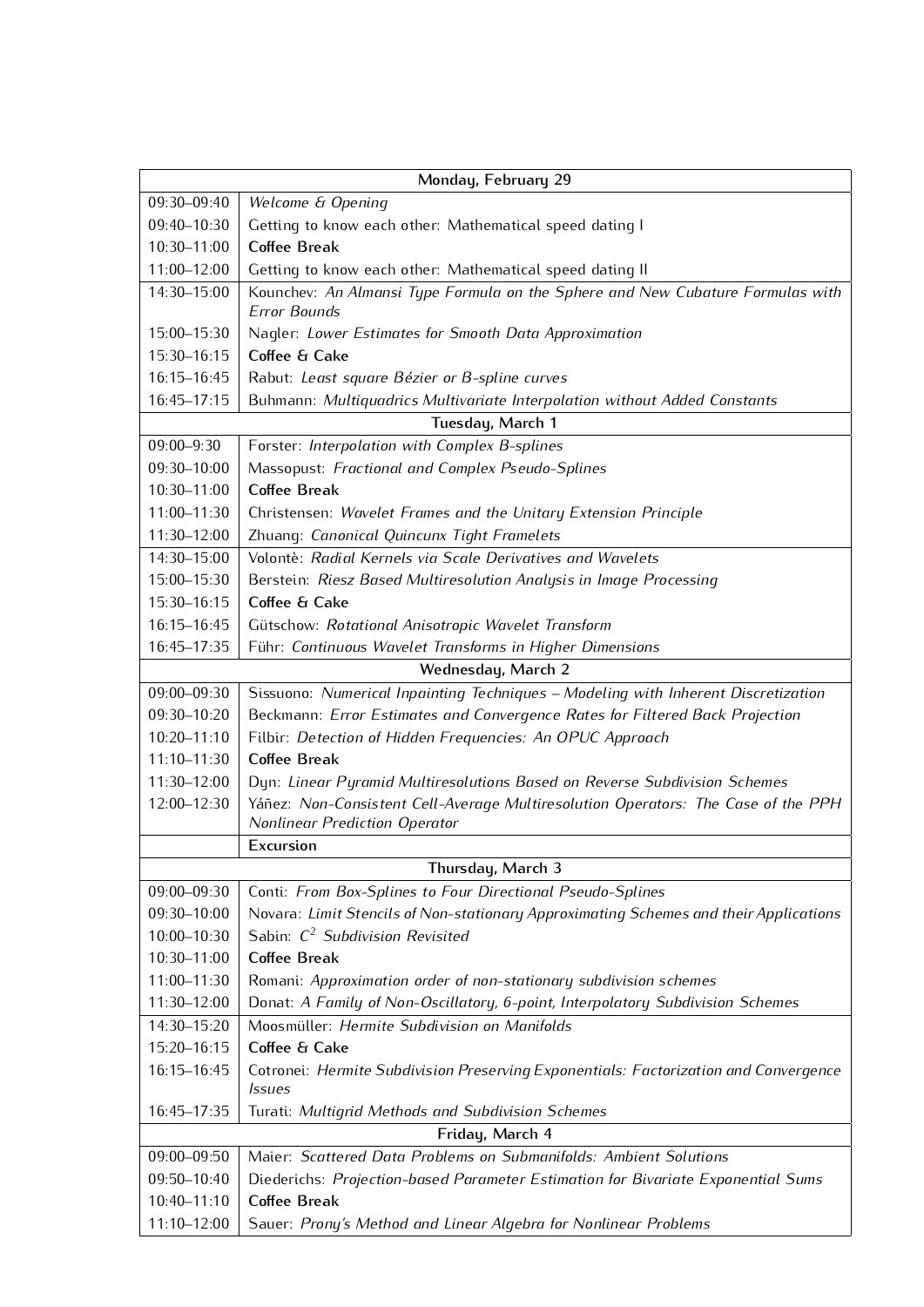## Error Estimates and Convergence Rates for Filtered Back Projection

### *Matthias Beckmann<sup>∗</sup> , Armin Iske*

Computerized tomography allows us to reconstruct a bivariate function from given Radon samples. The reconstruction is based on the *filtered back projection* (FBP) formula, which describes the analytical inversion of the Radon transform. The FBP formula, however, is highly sensitive with respect to noise and, thus, numerically unstable. To overcome this problem, suitable low-pass filters with a compactly supported window function and of finite bandwidth are employed.

The objective of this talk is to analyse the intrinsic FBP reconstruction error which In the objective of this talk is to analyse the intrinsic FBP reconstruction error which<br>is incurred by the use of a low-pass filter. To this end, we derive  $L^2$ -error estimates<br>for the relevant case of target functions for the relevant case of target functions from Sobolev spaces of fractional order. The obtained error bounds are affine-linear with respect to the distance of the filter's window function to the constant function 1 in the  $L^\infty$ -norm. Assuming more regularity of the window function we can refine our error estimates to prove convergence for the FBP window function, we can refine our error estimates to prove convergence for the FBP reconstruction in the  $L^2$ -norm as the filter's bandwidth goes to infinity. Further, we determine assumptatic convergence rates in terms of the bandwidth of the low pass determine asymptotic convergence rates in terms of the bandwidth of the low-pass determine asymptotic convergence rates in terms of the bandwidth of the tow-pass filter and the smoothness of the target function.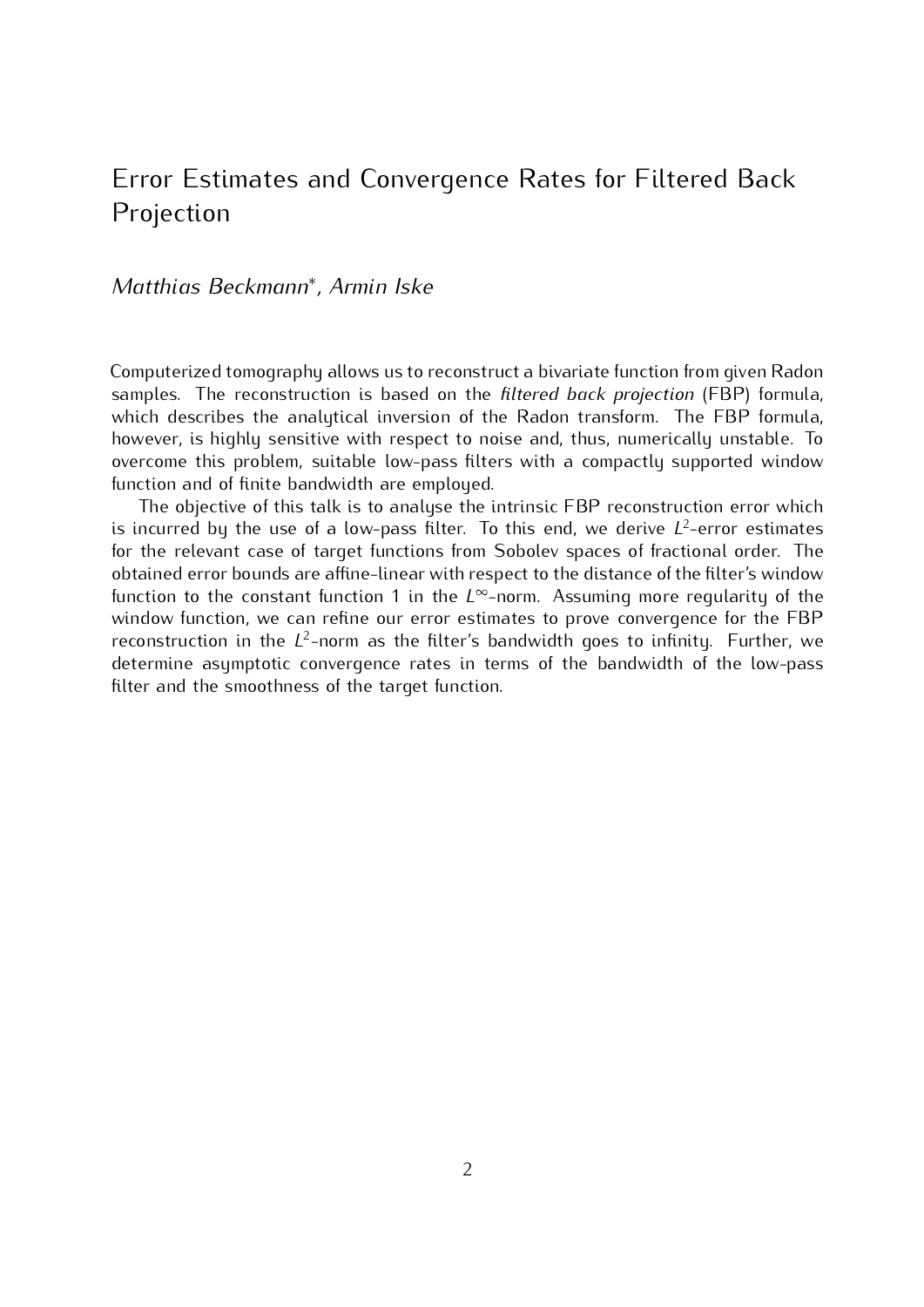### Riesz Based Multiresolution Analysis in Image Processing

#### *Swanhild Bernstein*

The analytic signal is an important complex-valued representation in one-dimensional signal processing. It has a variety of applications for example in radar-based object detection, processing of seismic data, speech recognition, airfoil design.

One of the most important property of the analytic signal is the split of identity, i.e. a polar representation as a complex signal.

A higher dimensional analog that has most of the properties of the analytic signal is the monogenic signal, introduced by Felsberg and Sommer [1]. In 2D the monogenic signal is exactly the spiral phase quadrature formula found by Larkin et al. [2] in optical signal processing. The monogenic signal is based on Riesz transforms an quaternions or Clifford algebras. Based on the Riesz transforms a higher dimensional Riesz-Hilbert transform which builds the monogenic signal.

A signal is usually assumed to be band-limited, is mostly obtained by isotropic wavelets. Held et al.  $[3]$  combined these with the concept of monogenic signals and constructed monogenic wavelet frames. This scale-based approach provides monogenic information in a multiscale setup.

We will represent the idea of a monogenic signal and its polar form that gives a split of identity in amplitude, phase and local orientation.

A specific task in image processing is to highlight specific edges. That can be done by a fractional Riesz-Hilbert transform which we will introduce and explain.

Further, the multiresolution analysis of wavelet frames can be used for structural Further, the multi-socialist analysis of havelet frames can be used for structural<br>Jusis Mo will ovalain that also in the talk analysis. We will explain that also in the talk.

## References

- [1] M. Felsberg, G. Sommer, *The monogenic signal,* IEEE Trans. Signal Proc. 49(12), 2001, 3136–3144.
- [2] K.G. Larkin, D.J. Bone, M.A. Oldfield, *Natural demodulation of two-dimensional fringe pattern. I. General background of the spiral phase quadrature transform*, J. Opt. Soc. Am. A 18(8) (2001), 1862–1870.
- [3] S. Held, M. Storath, P. Massopust, B. Forster, *Steerable wavelet frames based on the Riesz transform,* IEEE Trans. on Image Proc., 19(3) (2010), 653–667.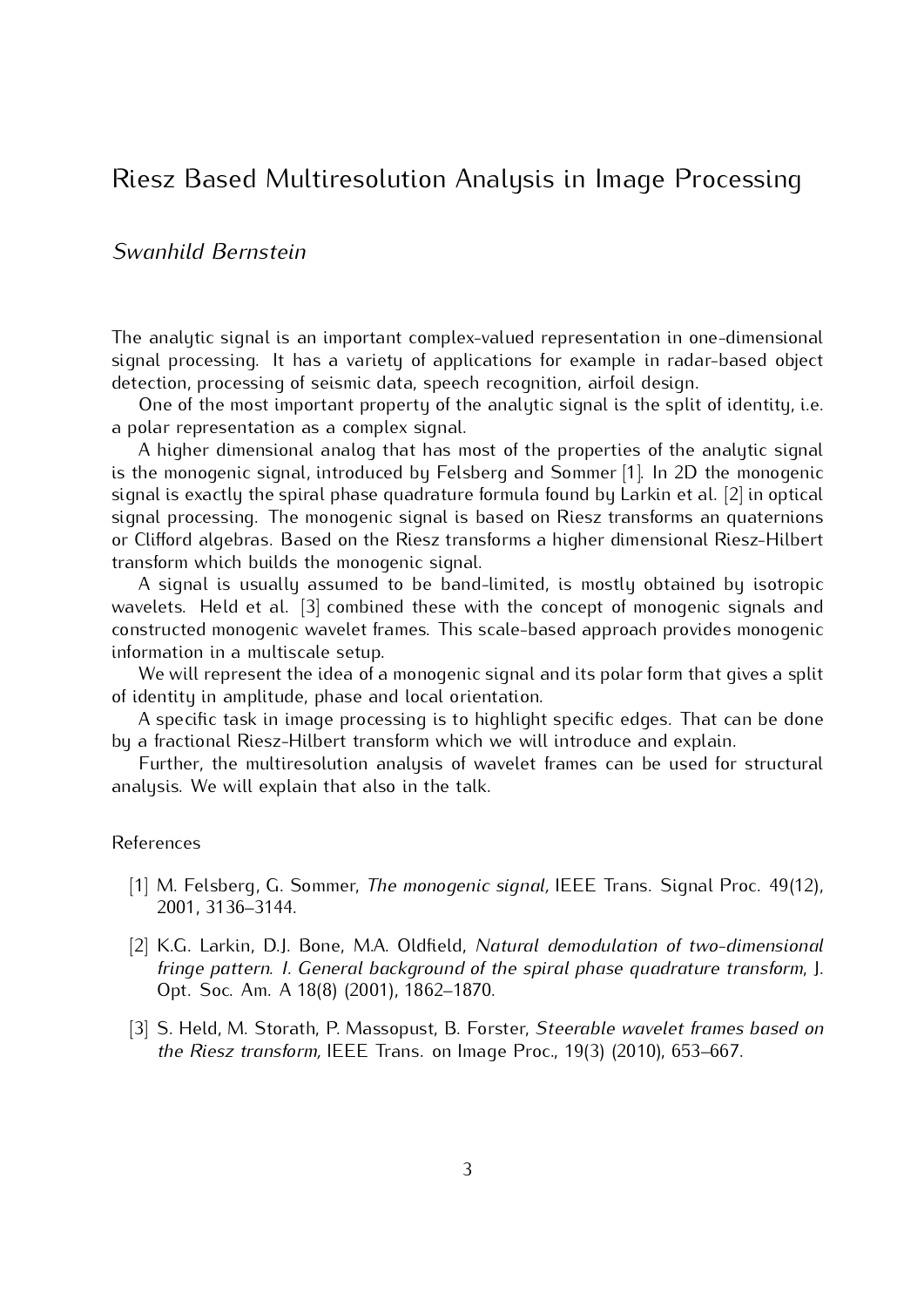# Multiquadrics Multivariate Interpolation without Added Constants

#### *Martin Buhmann*

The radial basis function approach is a highly useful method to approximate multivariate and in particular when spatial dimensions are high. There are several reasons for this, including their flexibility with respect to the required smoothness, the existence of interpolants, the independence of dimension, the accuracy of ensuing results. Among the radial basis functions used for approximation and interpolation when the solutions of partial differential equations are sought, the so-called multiquadric function turned out to be useful as it is flexible and provides accurate approximations. While it was noted by R. Hardy and proved in a famous paper by C. A. Micchelli that radial basis function  $\frac{1}{2}$  R. Hardy and proved in a famous paper by C. A. Micchelli that radial basis function<br>interpolants exist uniquely for the multiquadric radial basis function  $\varphi(r)$  as soon as least two centres are pairwise distinct, the error bounds for this interpolation problem always demanded an added constant to *<sup>s</sup>*. By using Pontryagin native spaces, we obtain error bounds that no longer require this additional constant expression. (Paper with O. Davydov)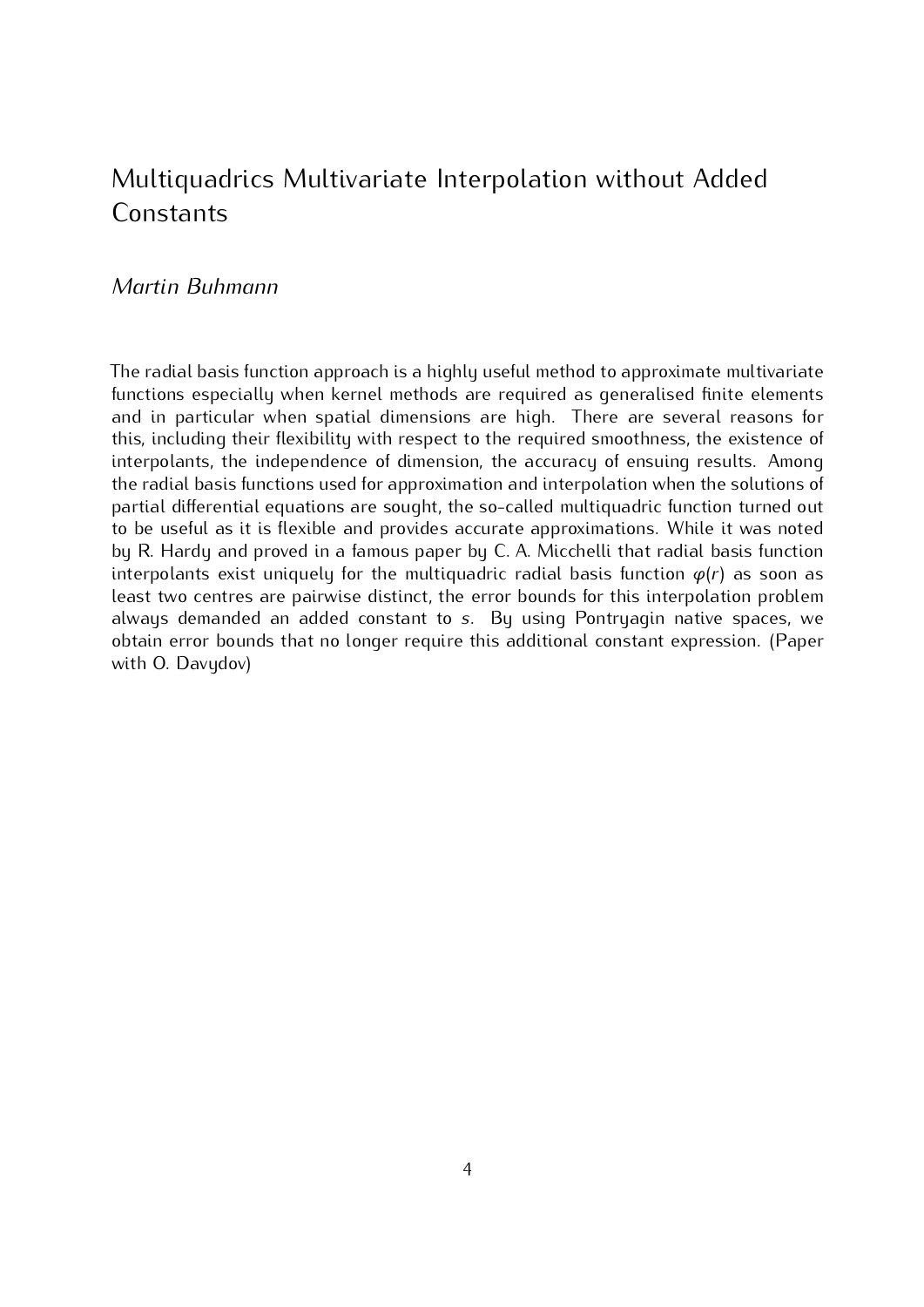## Wavelet Frames and the Unitary Extension Principle

### *Ole Christensen*

Frames is a functional analytic tool that allows to obtain decompositions of elements in but with much more flexibility. We will review the theory for frame constructions of the wavelet type, obtained via the unitary extension principle by Ron & Shen and its variwavelet type, obtained via the unitary extension principle by Non & Shen and its variants. Based on recent joint work with Forster and Massopust new frame constructions will be presented.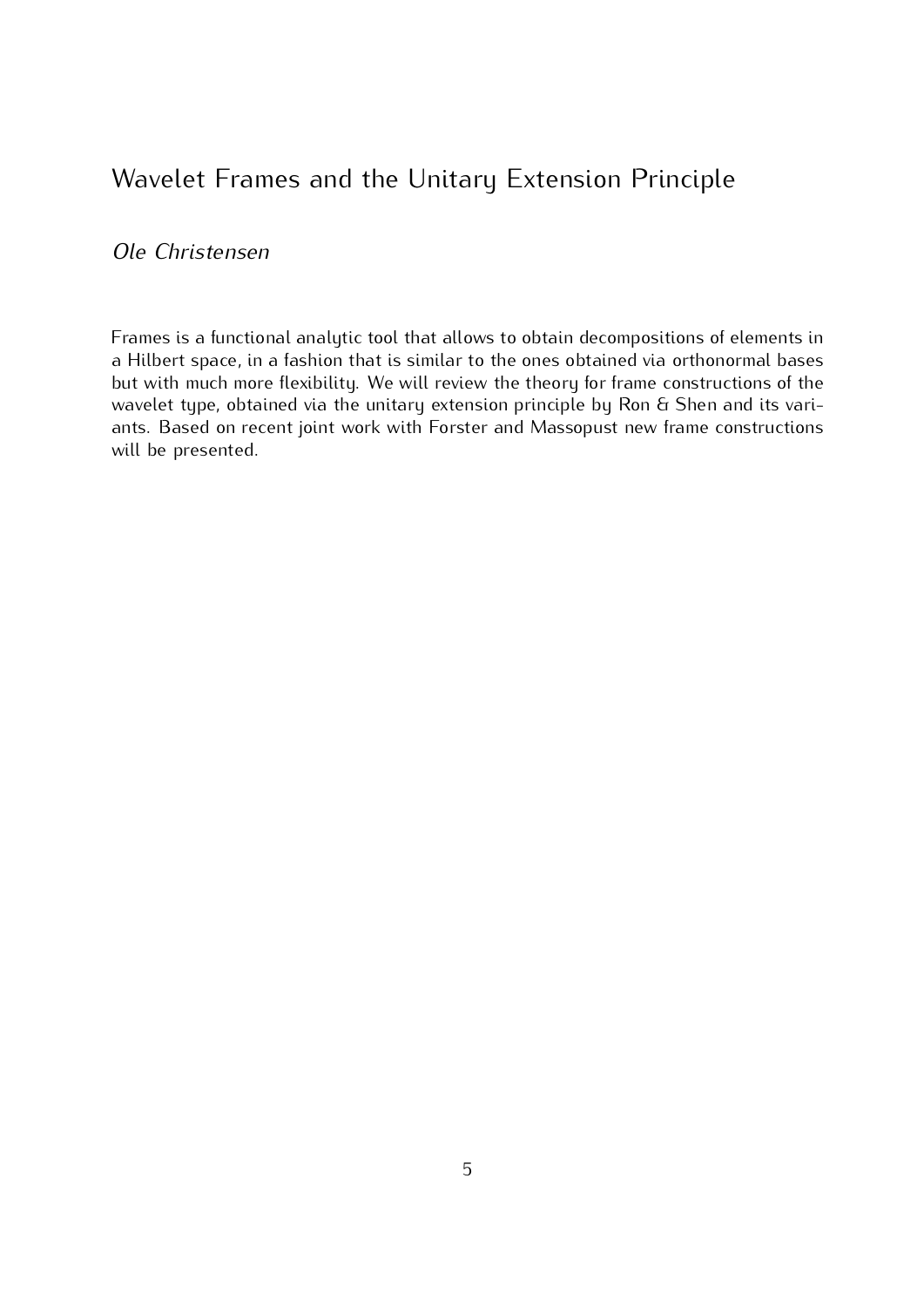## From Box-Splines to Four Directional Pseudo-Splines

*Costanza Conti*

Univariate pseudo-splines are a generalization of uniform B-splines and interpolatory <sup>2</sup>*n*-point subdivision schemes. Each pseudo-spline is characterized as the subdivision scheme with least possible support among all schemes with specific degrees of poly-<br>nomial generation and reproduction. In this talk, after describing univariate pseudosplines we consider the problem of constructing the symbols of the bivariate counterpart on the four-directional grid of the plane. In particular, we provide a formula for the symbols of a family of symmetric four-directional bivariate pseudo-splines. All methods emploued in this work are of purely algebraic nature. employed in this work are of purely algebraic nature.

This is a joint none with C. Deng and K. Hormann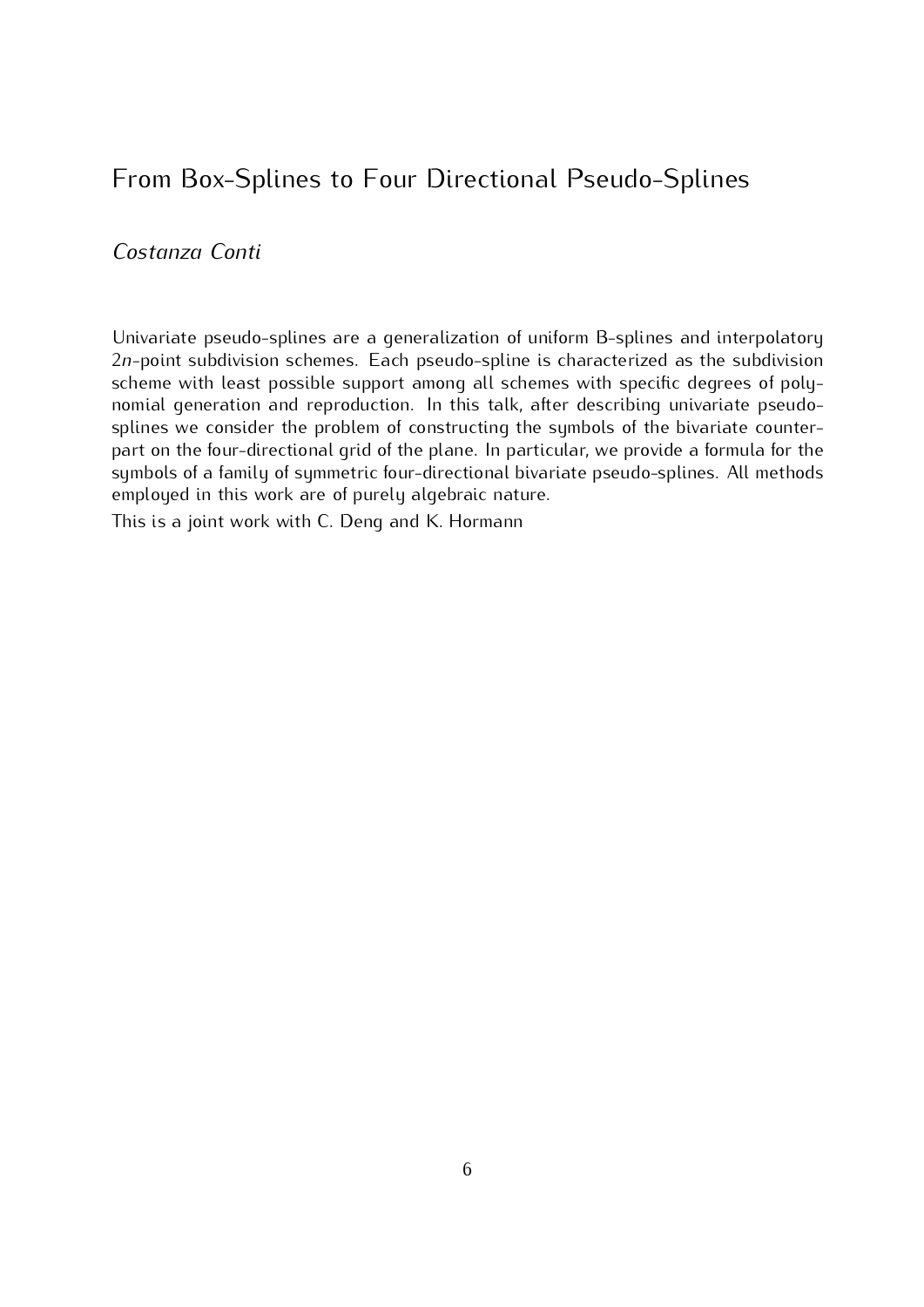## Hermite Subdivision Preserving Exponentials: Factorization and Convergence Issues

### *Mariantonia Cotronei*

The talk deals with *level-dependent* Hermite subdivision schemes preserving elements in the space spanned by  $\{1, x, \ldots, x^p, e^{\pm \lambda_1 x}, \cdots, e^{\pm \lambda_r x}\}$ . We illustrate how such preser-<br>vation proporty allows for a factorization of the subdivision operators at each lovel in vation property allows for a factorization of the subdivision operators at each level in terms of the so called *annihilator operator*. We further present some conditions for the convergence of the scheme which make use of such factorization.

This is a joint work with Costanza Conti and Tomas Sauer.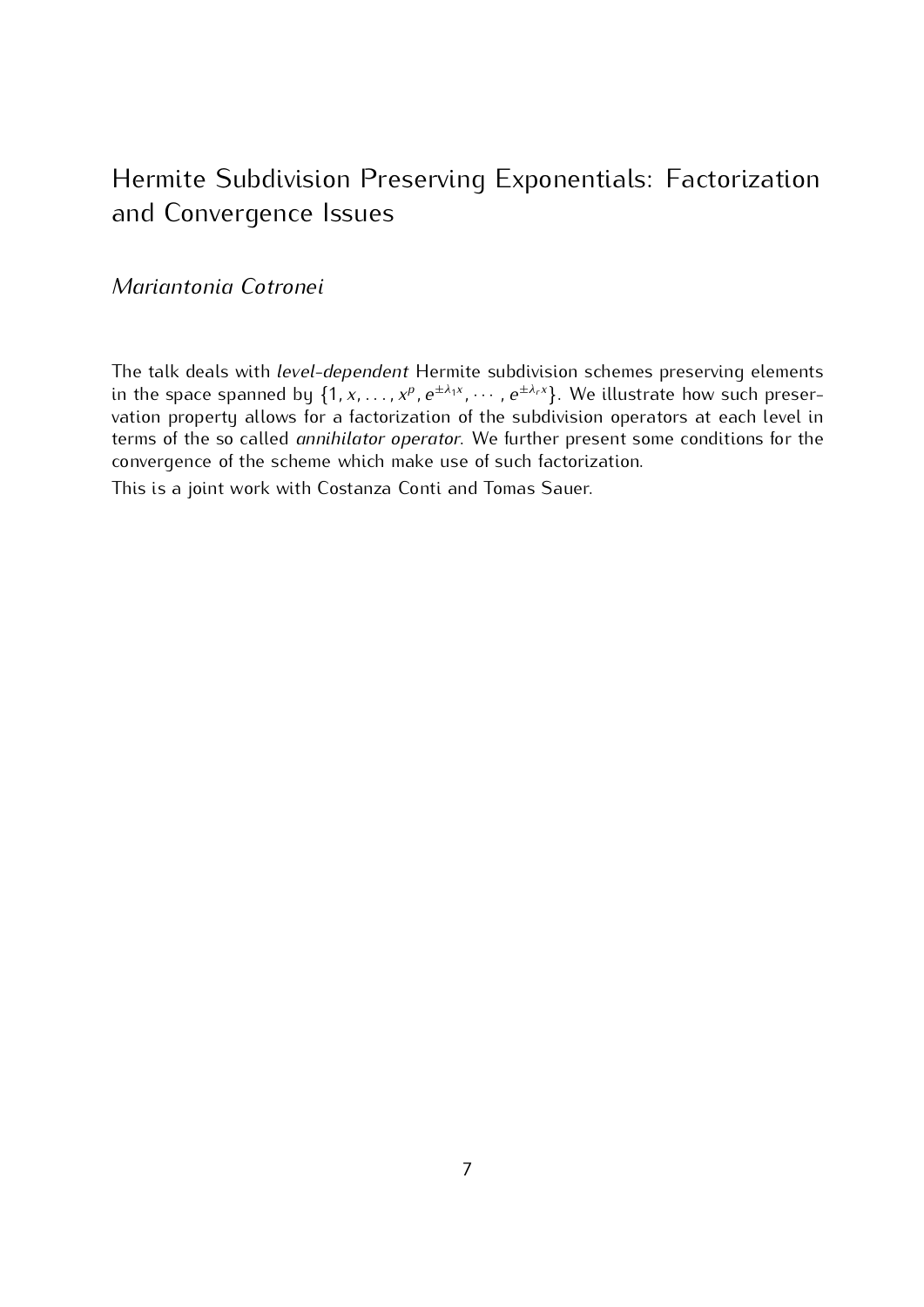## Projection-based Parameter Estimation for Bivariate Exponential Sums

### *Benedikt Diederichs*

Estimating the spectrum of a signal is a key problem in many fields of application.<br>While the case of univariate signals is classic, the multivariate case has attracted a lot of interest in recent years. We tackle the multivariate problem by splitting it into several univariate problems. This is done by sampling along multiple lines. Depending on whether one chooses parallel or non-parallel lines, different strategies are necessary. on whether one chooses parallel or non-parallel lines, different strategies are necessary. In this talk we discuss these different approaches, give recover guarantees and provide<br>como numerical examples some numerical examples.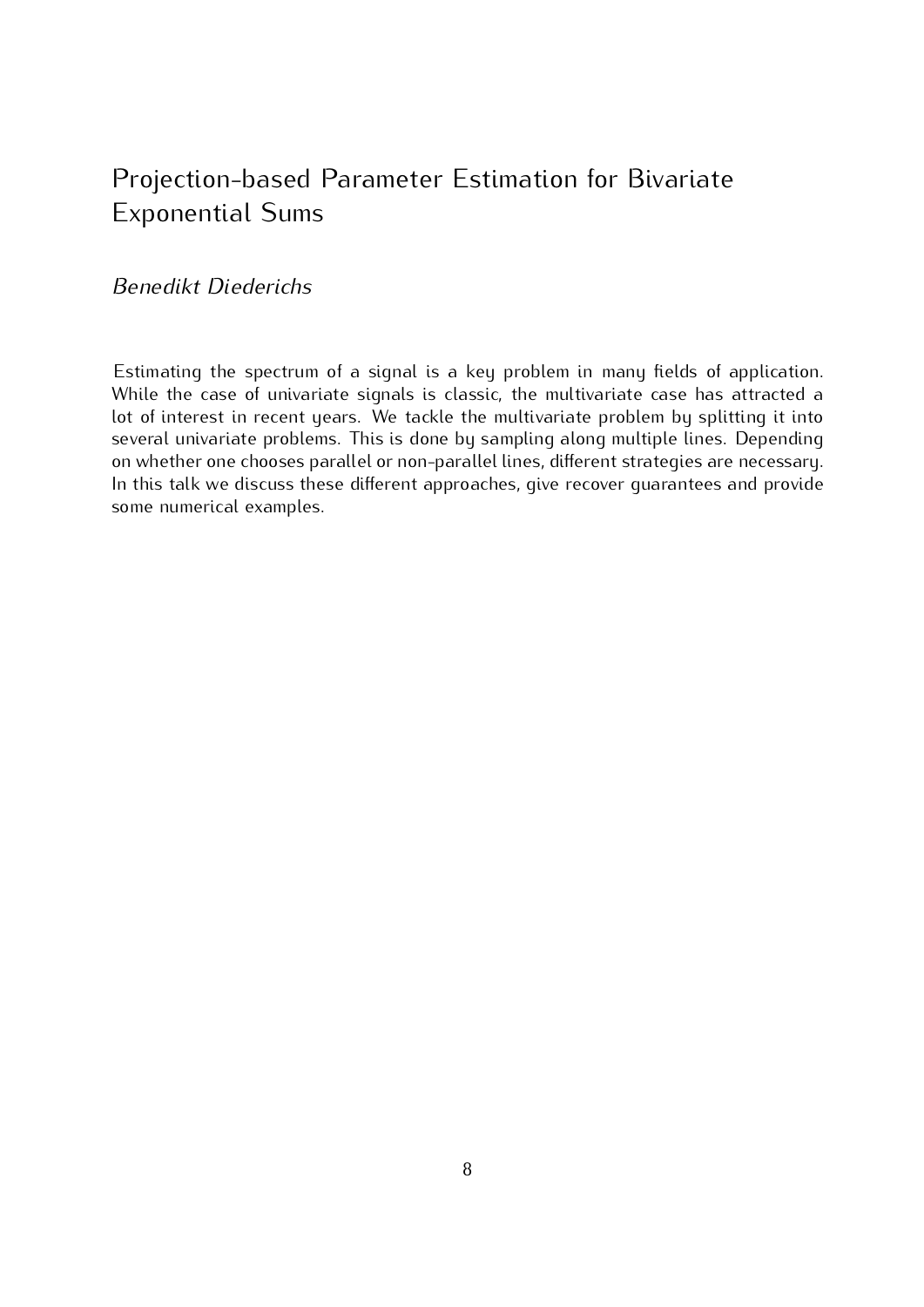# A Family of Non-Oscillatory, 6-point, Interpolatory Subdivision Schemes

### *Rosa Donat*

We propose and analyze a new family of nonlinear subdivision schemes based on a weighted analog of the harmonic mean. Due to their design, these schemes can be considered as nonlinear versions of the 6-point Deslauries-Dubuc interpolatory scheme, just sidered as nonlinear versions of the 6-point Bestaances-Basac interpolatory scheme, just<br>as the Power, schemes are nonlinear, non-oscillatory versions of the 4-point Declauries as the Power*<sup>p</sup>* schemes are nonlinear, non-oscillatory versions of the 4-point Deslauries-Dubuc interpolatory scheme.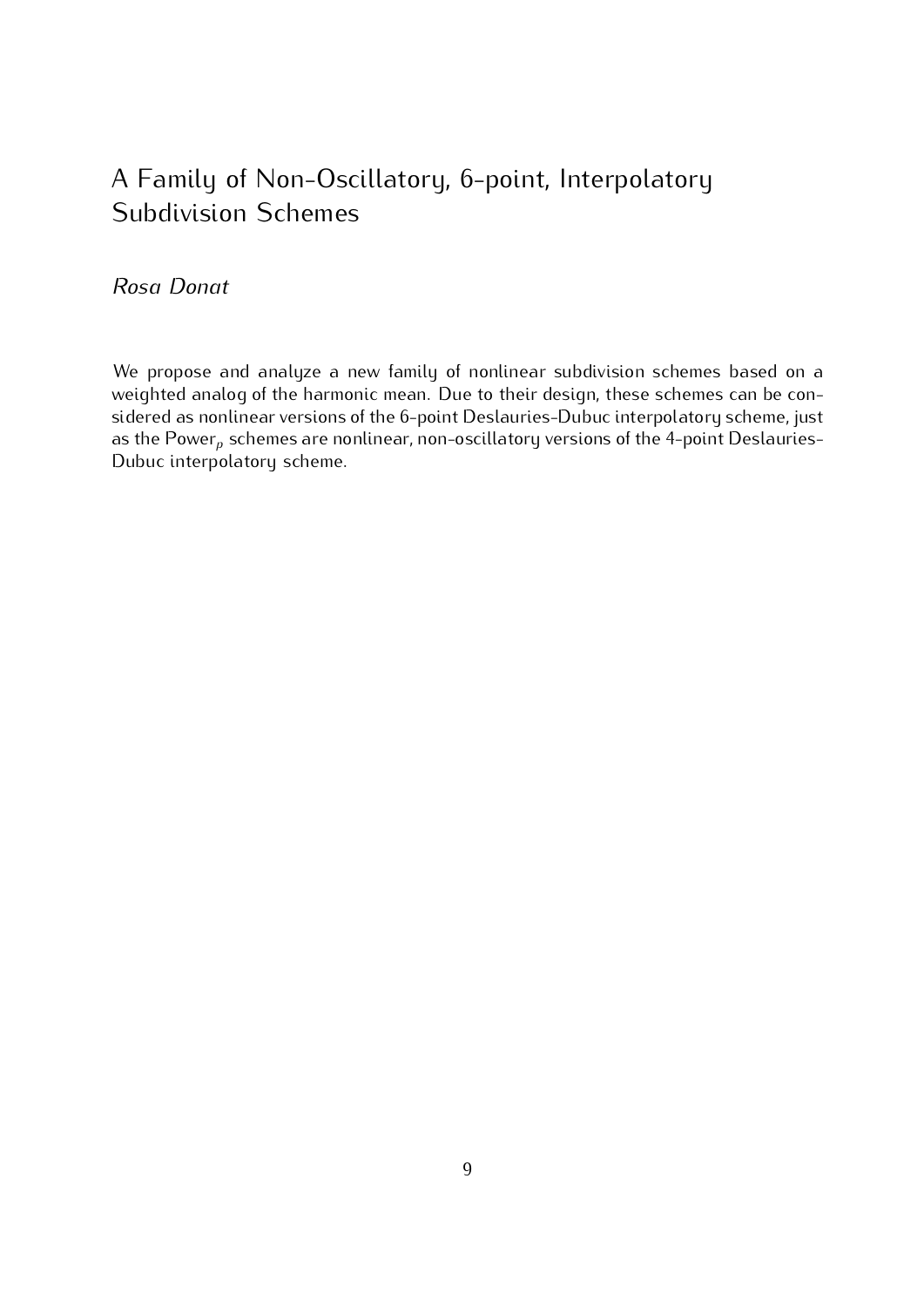# Linear Pyramid Multiresolutions Based on Reverse Subdivision Schemes

### *Nira Dyn*

The talk will start with a review of linear pyramid multiresolutions based on interpola-<br>tory subdivision schemes, and of their properties, such as stabilty and deacay rates of the generated details. We will then present our approach for extending these pyramid multiresolutions to non-interpolatory subdivision schemes, which requires to "reverse" these schemes. We will give a sufficient condition for the existence of a reverse scheme of our type, and will give examples of known schemes satisfying this condition. Results of our type, and this give examples of hitems sensitives satisfying this condition. Results on the stability of these matter esotations and the decay rates of the generated details will be presented.

This talk is based on a joint work with Xiaosheng Zhuang.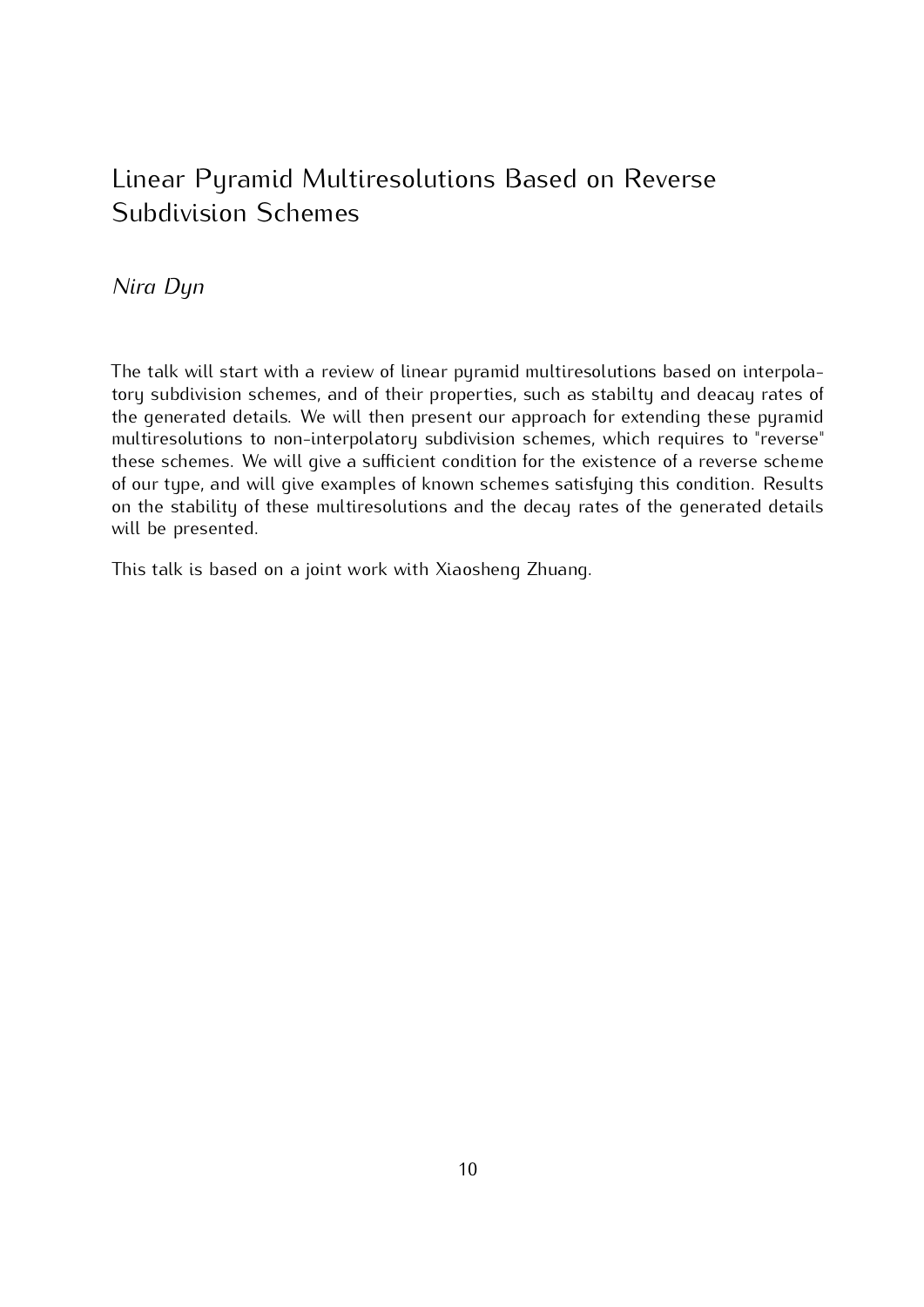## Detection of Hidden Frequencies: An OPUC Approach

*Frank Filbir*

Many applications in digital signal processing, speech recognition, as well as applications in numerical analysis lead to the question of recuperating the location of the support of an atomic measure from its moments. In case the underlying space is the torus this problem is often called the problem of hidden frequencies and it is related to super-resolution of signals. In this talk we present an approach based on orthogonal super-resolution of signals. In this talk we present an approach based on orthogonal polynomials. We will demonstrate the effectiveness and robustness of the method.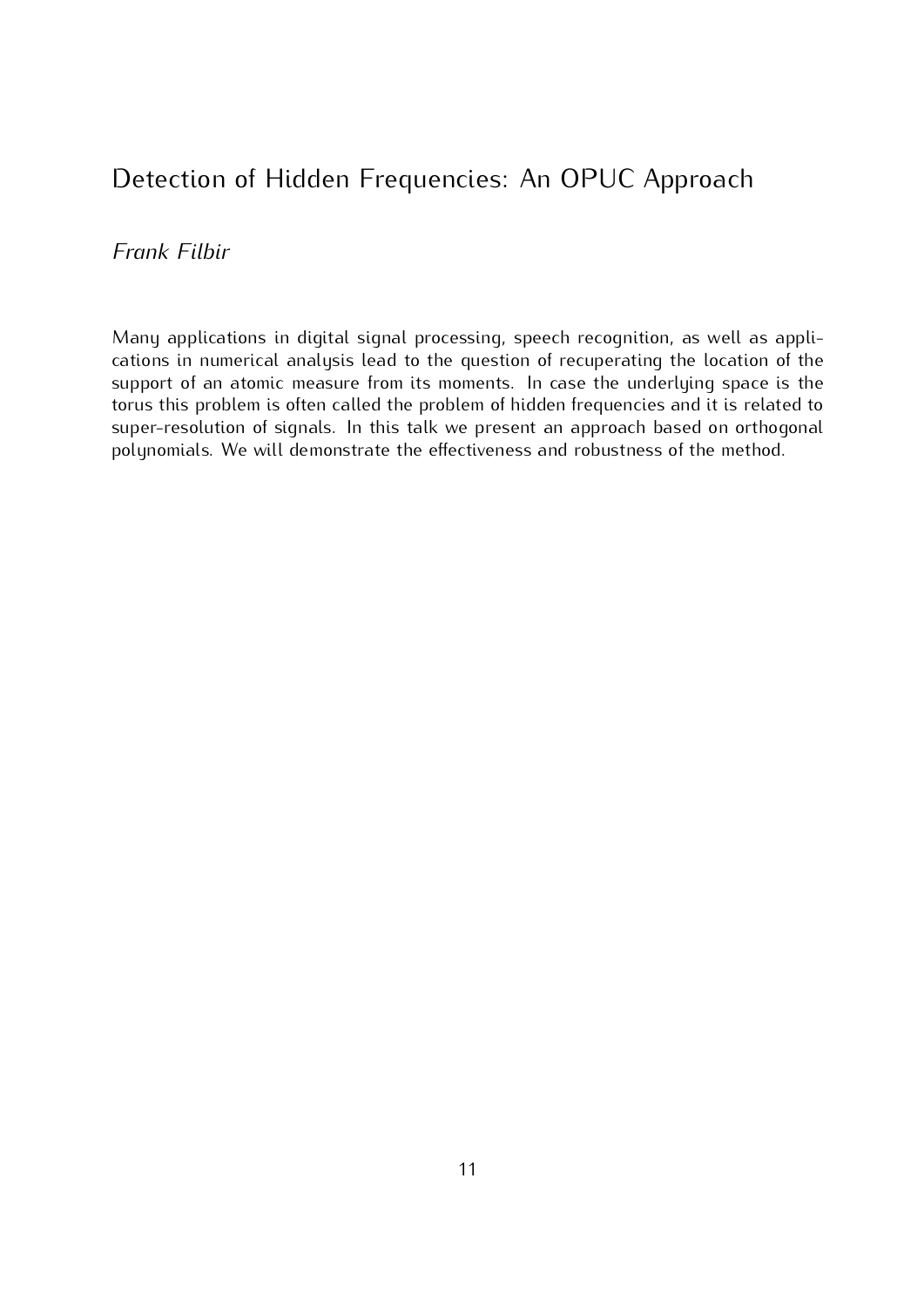### Interpolation with Complex B-splines

#### *Brigitte Forster*

Surfamer B-splines of complex order or, for short, complex B-splines, are natural exten-<br>sions of classical Curry-Schoenberg (polynomial) B-splines  $B_n$ , where the order  $n \in \mathbb{N}$ <br>is replaced by a complex pumber  $\epsilon$ . T is replaced by a complex number *<sup>s</sup>*. These complex B-splines inherit many of the important and interesting properties of the *<sup>B</sup><sup>n</sup>*. In this talk, we will concentrate on the interpolation property. Whereas for the fractional B-splines  $B_{\alpha}$ ,  $\alpha > 1$ , the interpolation property can be easily verified, this is not obvious for the complex case. In fact, this question is closely related to the growth conditions and the distribution of zeros of sums of Hurwitz zeta functions. In the talk, we give a positive answer to the question of interpolation with complex B-splines for a certain range of complex degrees. The complete characterization of the admissible degrees is still an open question.

This is joint work with Ramūnas Garunkštis (Vilnius University, Lithuania), Peter Mas-This is joint work with Ramando Garunkstis (Vilnius Griffordy, Lithuania), Peter Mas-<br>conuct (Tochniccho Universität Münchon) and Jörn Stouding (Würzburg University) sopust (Technische Universität München) and Jörn Steuding (Würzburg University).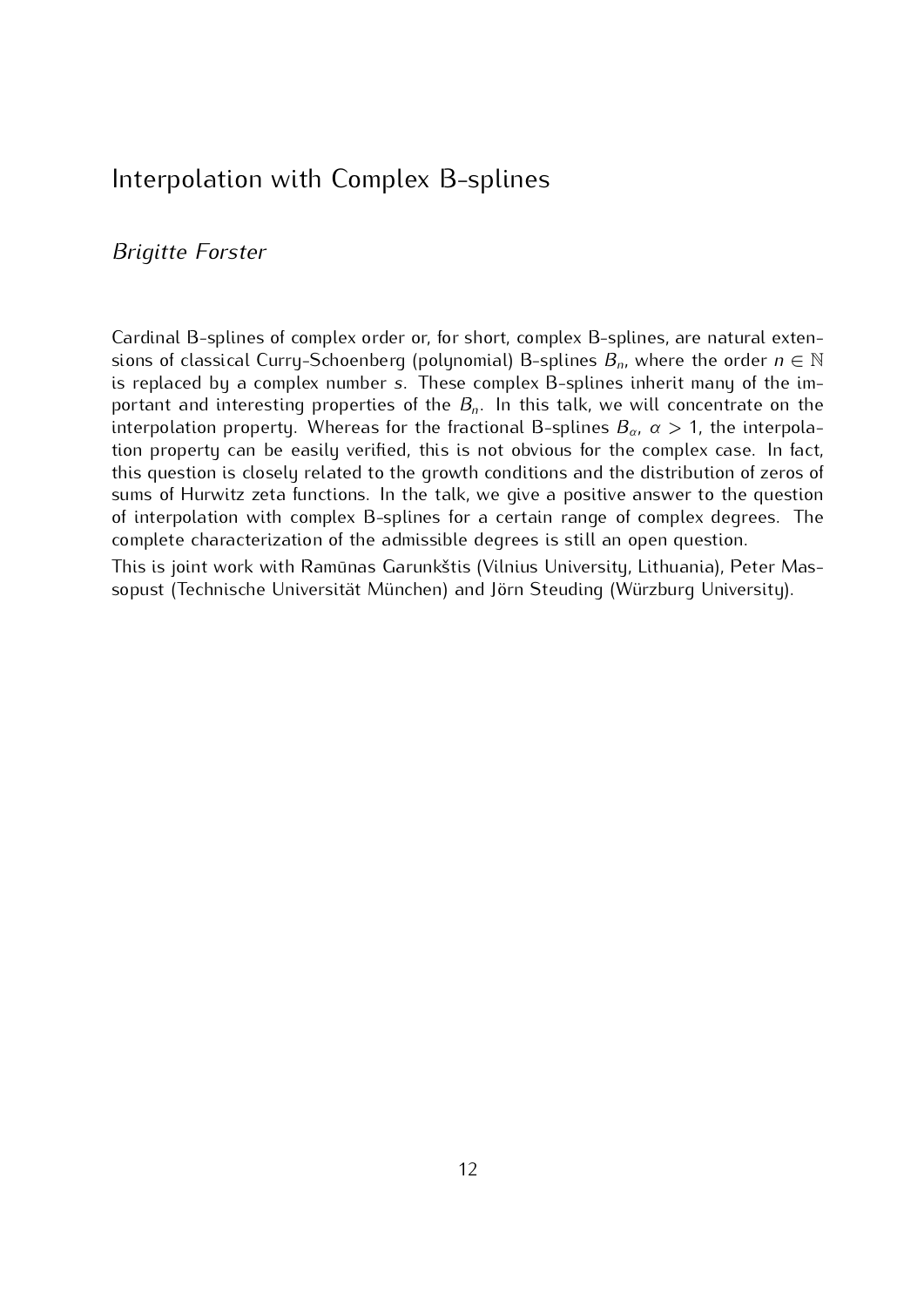### Continuous Wavelet Transforms in Higher Dimensions

#### *Hartmut Führ*

The generalized continuous matricle transforms that this talk is about are constructed<br>by choosing a suitable matrix group, the so-called dilation group *H*. Wavelet systems associated to this group then arise by picking a suitable material, alleading it by ele-<br>ments of *H*, and translating arbitrarily. The wavelet transform of a signal (a function<br>or tempered distribution) then arises by tak or tempered distribution) then arises by taking scalar product with the elements of the

In higher dimensions, there is a large variety of suitable matrix groups to choose from. One of the pertinent questions in connection with the associated transforms is whether they are able to efficiently encode important properties of the analyzed functions, specifically smoothness behaviour. So far, these questions have only been studied for a few isolated groups.

For example, it is well-known that the homogeneous Besov spaces in any dimension are related to the continuous wavelet transform associated to the similitude group. Another, celebrated, example is the shearlet group and its associated systems of wavelets, other, celebrated, example to the shearter group and its associated systems of narroters,<br>called shearlets. Shearlet coorbit space norms, obtained by imposing weighted mixed *LP*<br>porms on the shearlet coofficients, can be norms on the shearlet coefficients, can be understood as a quantification of (directional) as the wavefront set are captured by local decay behaviour of the shearlet coefficients.

In this talk I will give an overview of recently developed methods that allow to study the above-mentioned properties of wavelet systems in a unified and comprehensive framework, for a large variety of dilation groups. The new techniques provide farframework, for a large variety of allation groups. The new techniques provide farreaching extensions of the above-mentioned results for shearlets.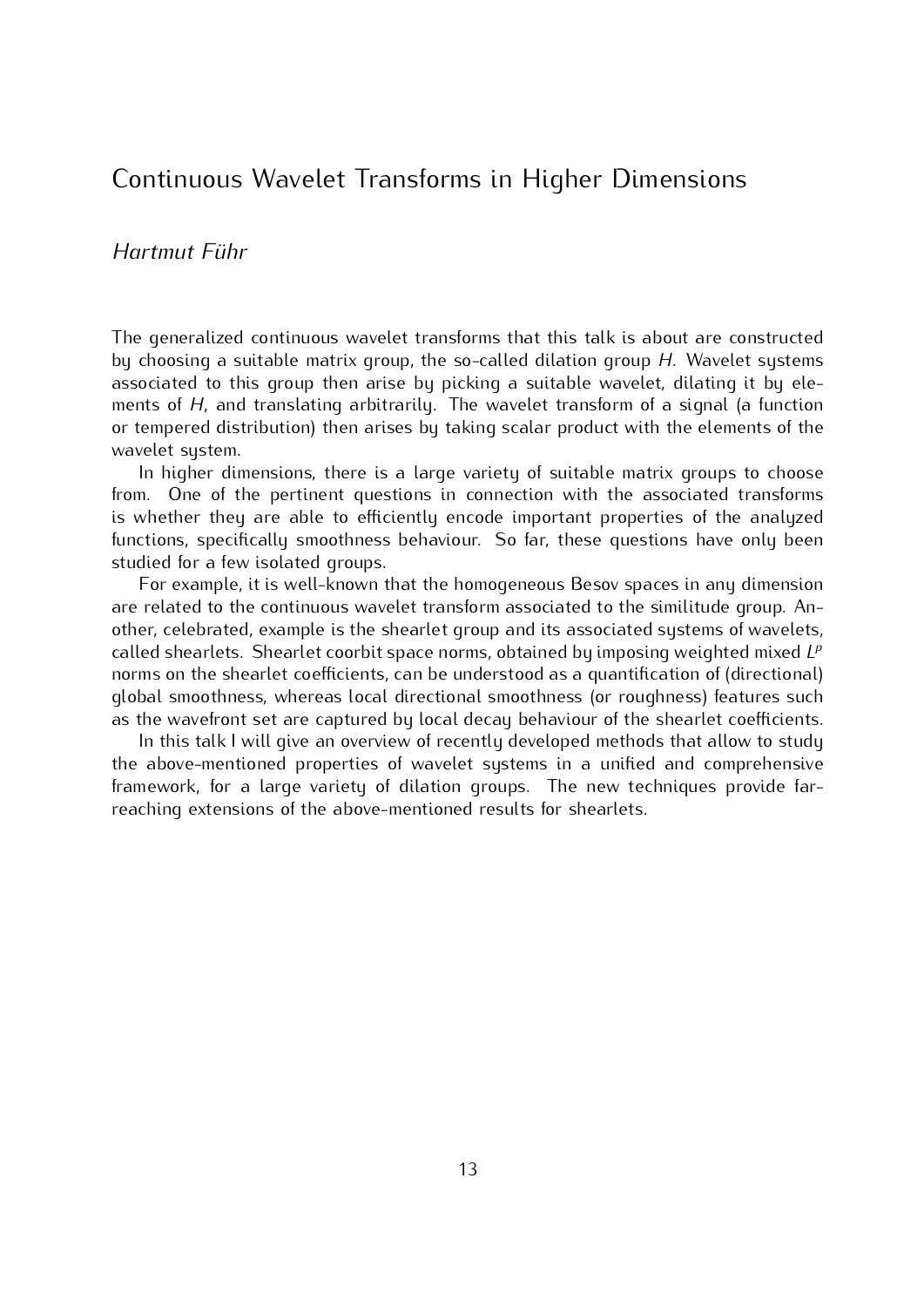## Rotational Anisotropic Wavelet Transform

*Silja Gütschow<sup>∗</sup> , Tomas Sauer*

It is known that the shearlet transform can evaluate the wavefront set (see [1] and [2]).<br>Nevertheless, in applications shearing can be quite troublesome, because the picture will get very wide and flat. Therefore, another transform, the rotational anisotropic wavelet transform has to be used and will be presented here, which works with rotations and anisotropic scaling matrices. It will be shown that the representation is meaningful from representation theoretic point of view. Furthermore, this transform can evaluate from representation theoretic point of view. Furthermore, this transform can evaluate the wavefront set of line distributions while keeping the size of the image constant.

## References

- Experience and D. Labate. Resolution of the material Society 361.7710 2754 shearlets. Transactions of the American Mathematical Society, 361:2719- 2754,  $2000$
- [2] P. Grohs. Shearlets and microlocal analysis. In: Shearlets: Multiscale Analysis for Multivariate Data, Birkhäuser-Springer, 2012.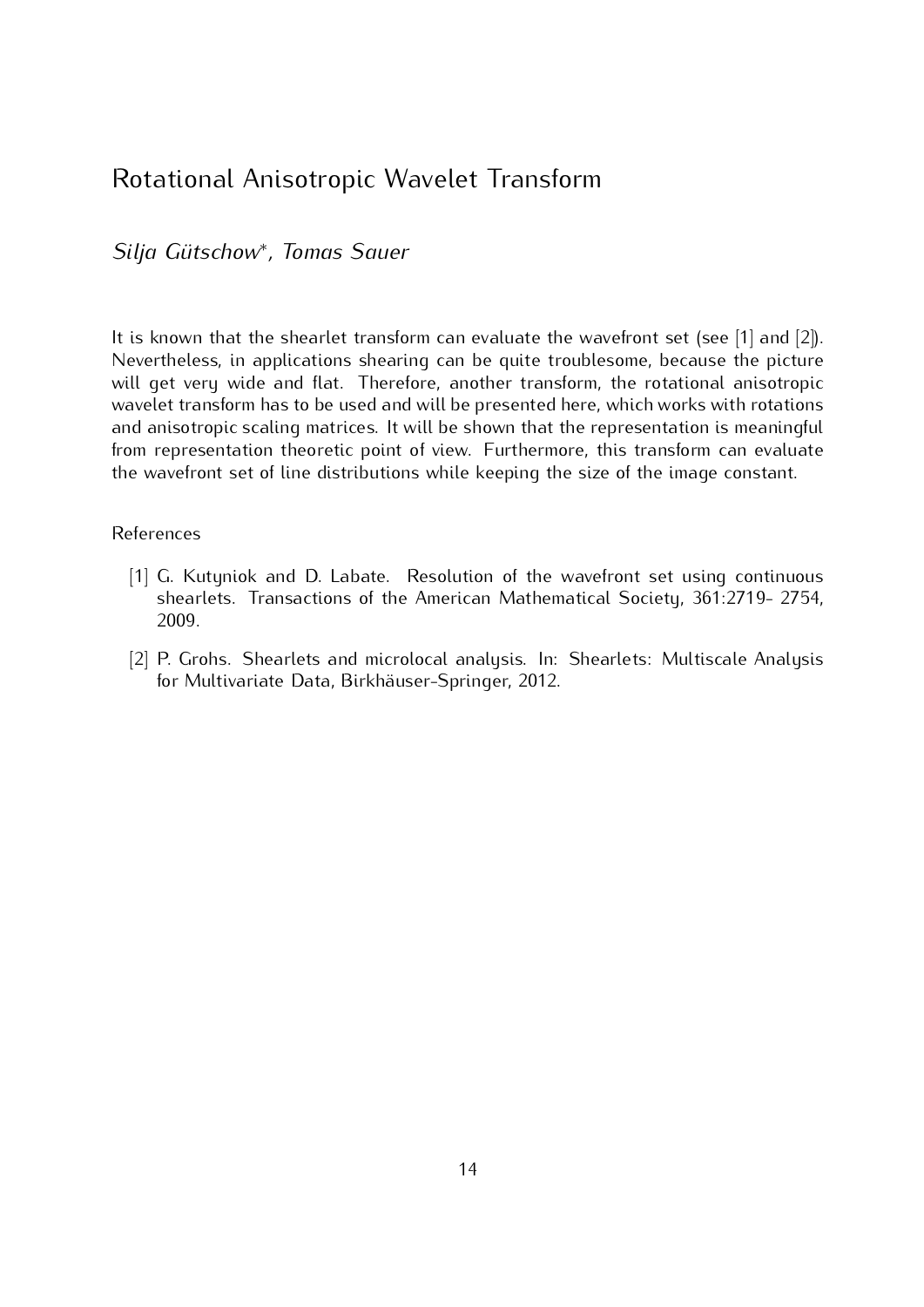# An Almansi Type Formula on the Sphere and New Cubature<br>Formulas with Error Bounds Formulas with Error Bounds

### *Ognyan Kounchev*

We find a representation of all harmonic polynomials in a form which is naturally termed Almansi type formula on the sphere. This provides a convenient approach to the definition of new cubature formulas for the computation of integrals of functions having limited smoothness (or even singularities) on the sphere.

limited smoothness (or even singularities) on the sphere. The advantage of these new formulas is the error bound which is not available for the other approaches.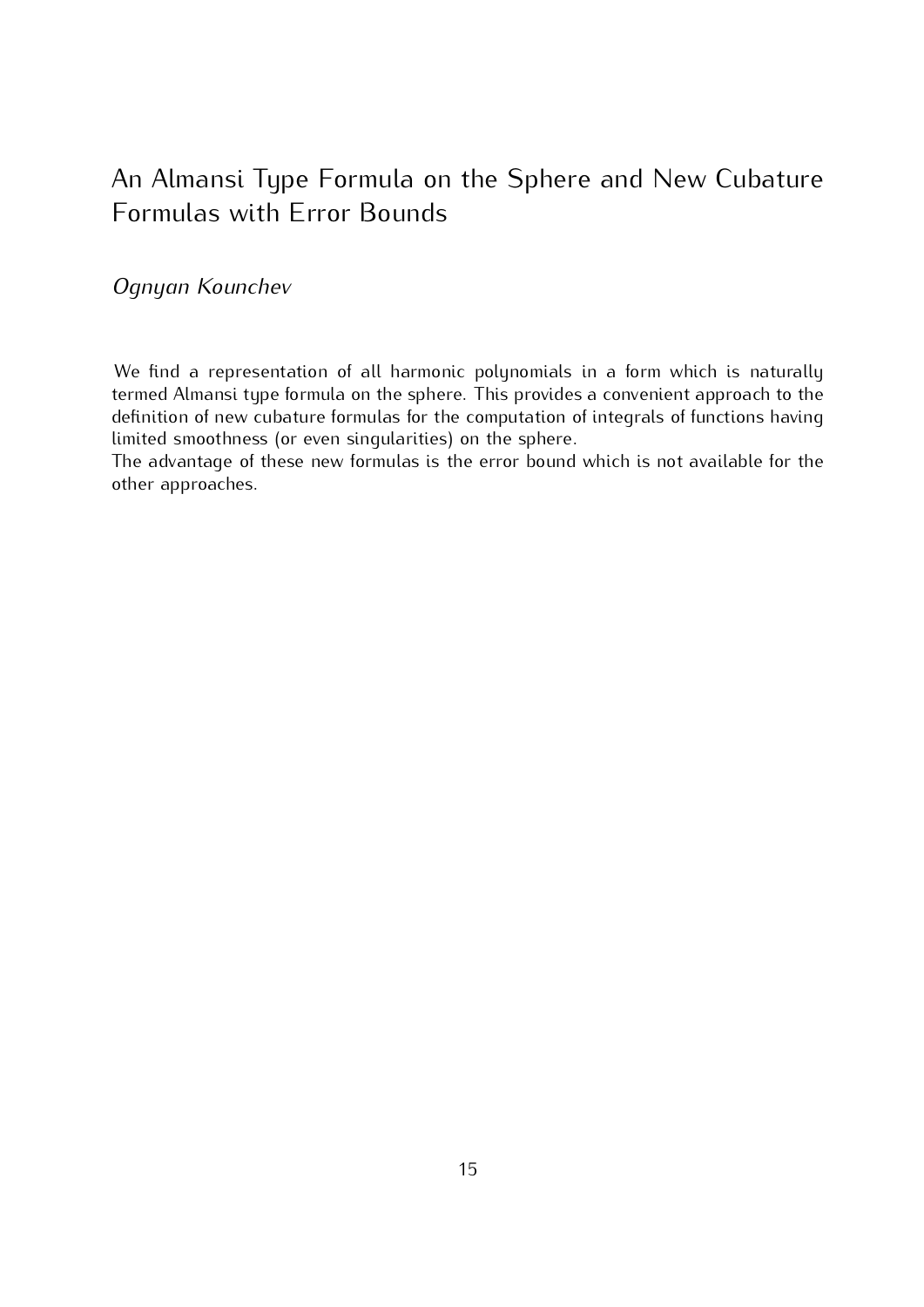## Scattered Data Problems on Submanifolds: Ambient Solutions

#### *Lars-Benjamin Maier*

The talk will cover novel approaches to scattered data problems on closed submanifolds, i.e. approximation problems with only a set of discrete data sites  $\Xi$  from a compact **Example 1.0** approximation problems with only a set of discrete data sites Ξ from a compact submanifold M *⊆* R<sup>d</sup> without boundary and corresponding function values Y given. It will present solutions that are obtained by suitable functional minimization methods for will present solutions that are obtained by suitable functional minimization methods for<br>function spaces in an ambient neighbourhood of M, thus avoiding difficulties that arise in common approaches.<br>A special focus will be set on interpolation problems for sparse interpolation sites and

A special focus will be set on interpolation problems for sparse interpolation sites and<br>smooth extrapolation from these sparse sites into regions of M without any data sites. Furthermore, the interpolation concept will be extended into a more general concept of smoothing over M and in the data sites.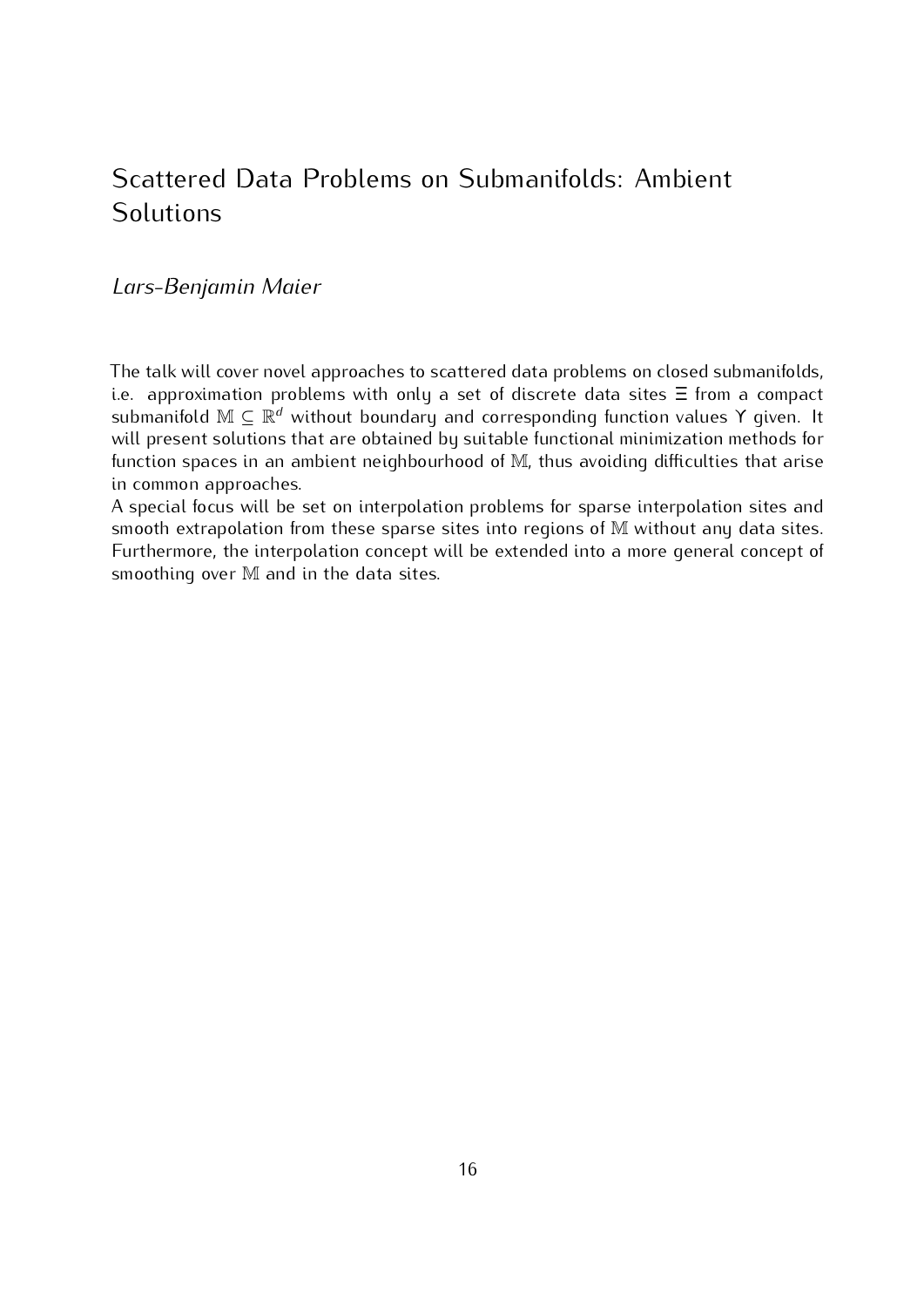## Fractional and Complex Pseudo-Splines

#### *Peter Massopust*

Pseudo-splines of integer order  $(m, \ell)$  were introduced by Daubechies, Han, Ron, and<br>Shen as a family which allows interpolation between the classical B-splines and the Daubechies' scaling functions. The purpose of this paper is to generalize the pseudosplines to fractional and complex orders  $(z, \ell)$  with  $\alpha := \text{Re } z \ge 1$ . This allows increased floxibility in regards to smoothnoss: instead of working with a discrete family of functional flexibility in regards to smoothness: instead of forming with a discrete family of func-<br>tions from *C*<sup>*m*</sup>, *m*  $\in$  N, ones uses a continuous family of functions belonging to the Hölder spaces  $C^{\alpha}$ ,  $\alpha \geq 1$ . The presence of the imaginary part of *z* allows for direct utilization in complex transform techniques for signal and image analyses.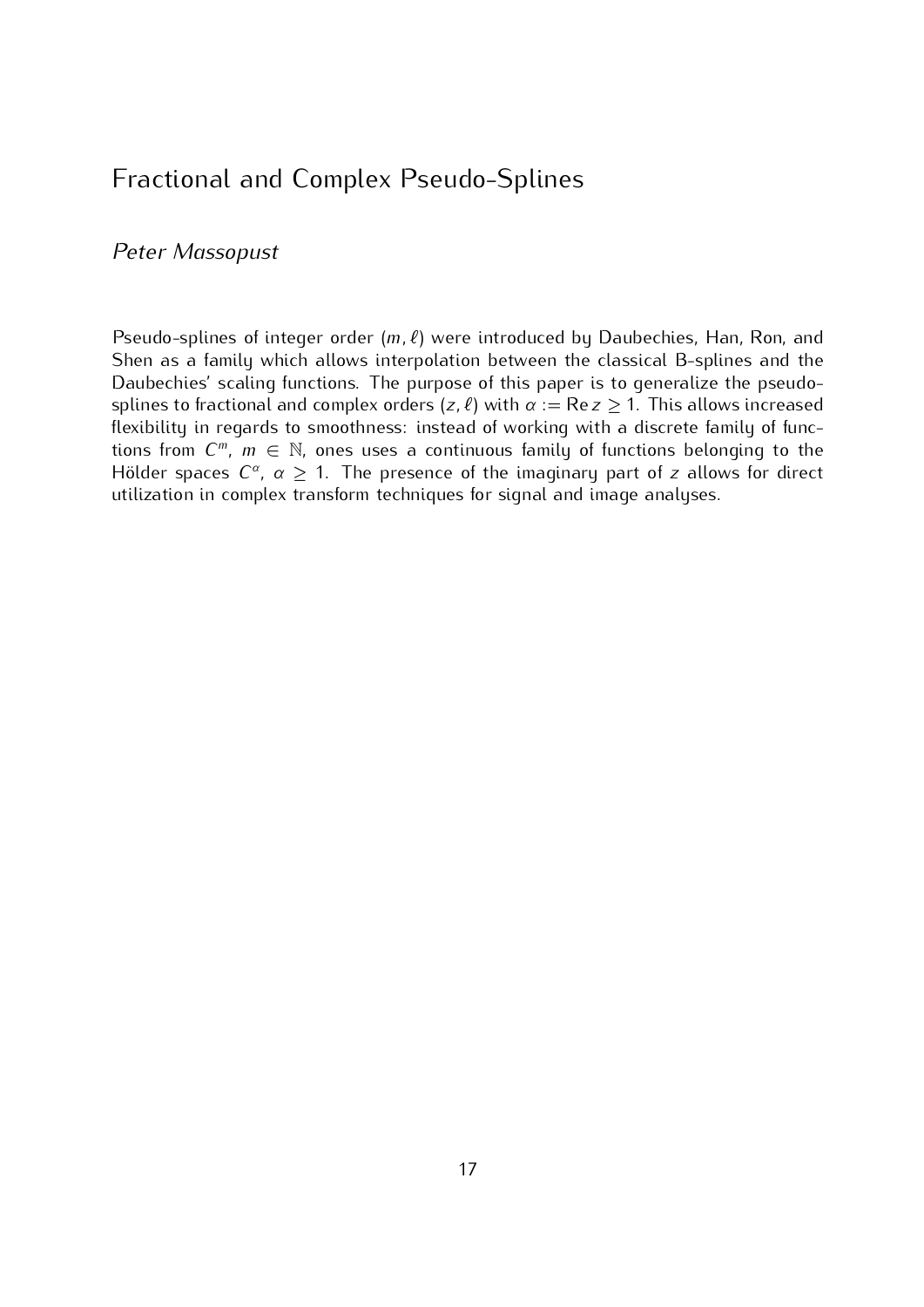# Hermite Subdivision on Manifolds

#### *Caroline Moosmüller*

Hermite subdivision schemes are refinement algorithms that operate on discrete point-<br>vector data and produce a curve and its derivatives in the limit. Most results on Hermite schemes concern data in vector spaces and rules which are linear. We are interested in Hermite schemes that operate on manifold-valued data and are defined by the intrinsic geometry of the underlying manifold (in particular, by geodesics and parallel transport). In this talk we adapt a linear Hermite scheme to the manifold setting and analyse the In this talk we dadpt a linear Hermite scheme to the manifold setting and analyse the resulting nonlinear scheme with respect to convergence and  $C<sup>1</sup>$  smoothness. For this purpose we use the method of proximity, which enables us to conclude smoothness purpose we use the method of proximity, which enables us to conclude smoothness properties of a manifold-valued scheme from the linear scheme it is derived from.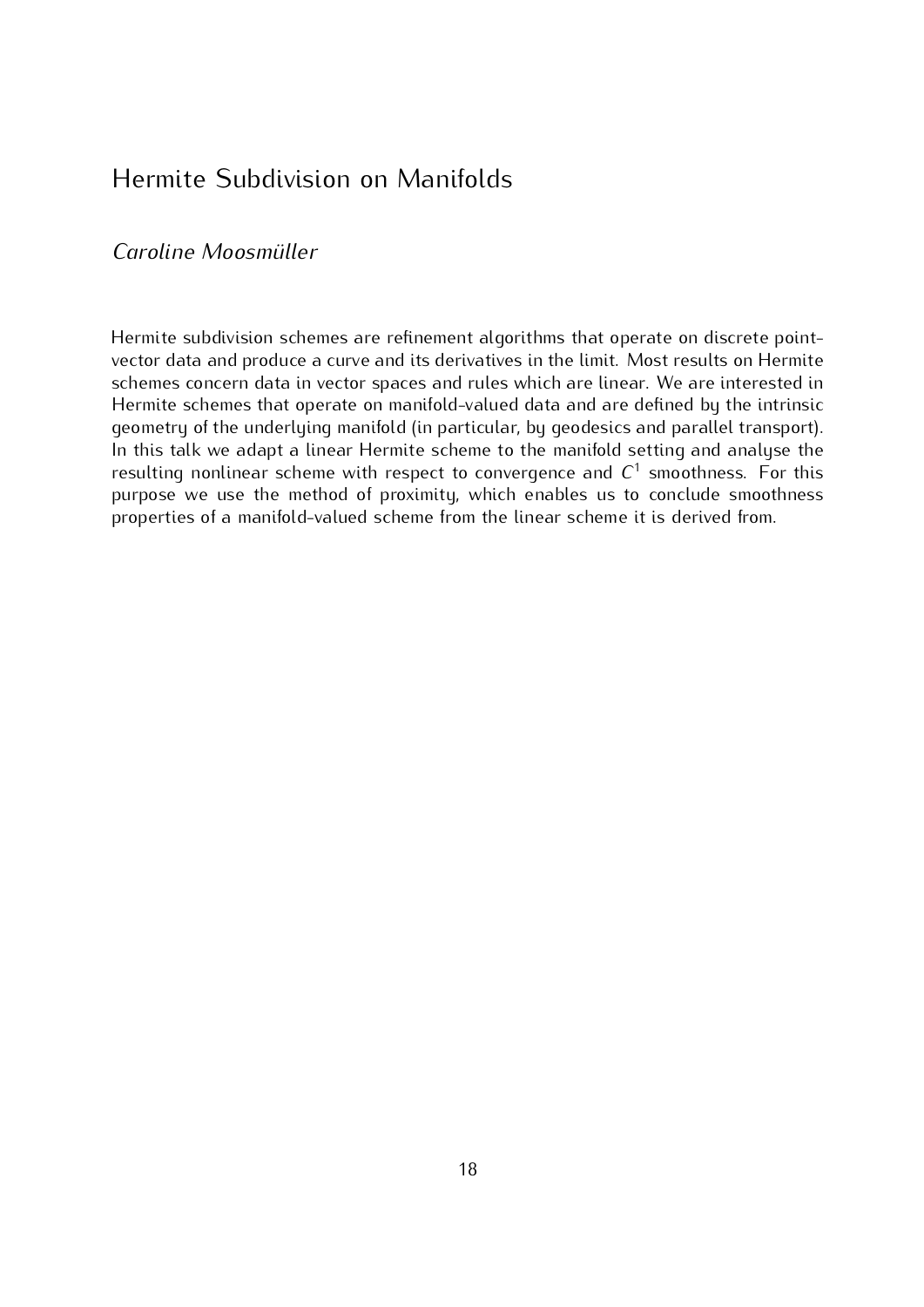### Lower Estimates for Smooth Data Approximation

#### *Johannes Nagler*

The aim of this talk is to show a general functional analysis based framework to prove lower estimates for the approximation error of operators with smooth range by *<sup>K</sup>*-

There are mainly two conditions on an operator  $T$  to derive lower estimates. The proposed to believe uses the convergence of the iterates of the energies. If in addition proposed technique uses the convergence of the iterates of the operator. If in addition<br>the limiting operator is annihilated by a differential operator, then lower estimates can be derived. We will show first that the iterates of every positive linear operator of finite-rank having a partition of unity property converges by spectral properties. Then we will generalize our setting to so called quasi-compact operators, where all limiting points in the spectrum are inside the unit ball. This setting quarantees that the fixed point space of the operator and its adjoint is in fact finite-dimensional. Provided that bases for these spaces are known, we show how to obtain the limiting operator of the iterates. This result is constructive in the sense that the limit operator can be explicitly iterates. This result is constructive in the sense that the limit operator can be explicitly calculated by the inverse of a Grammian matrix.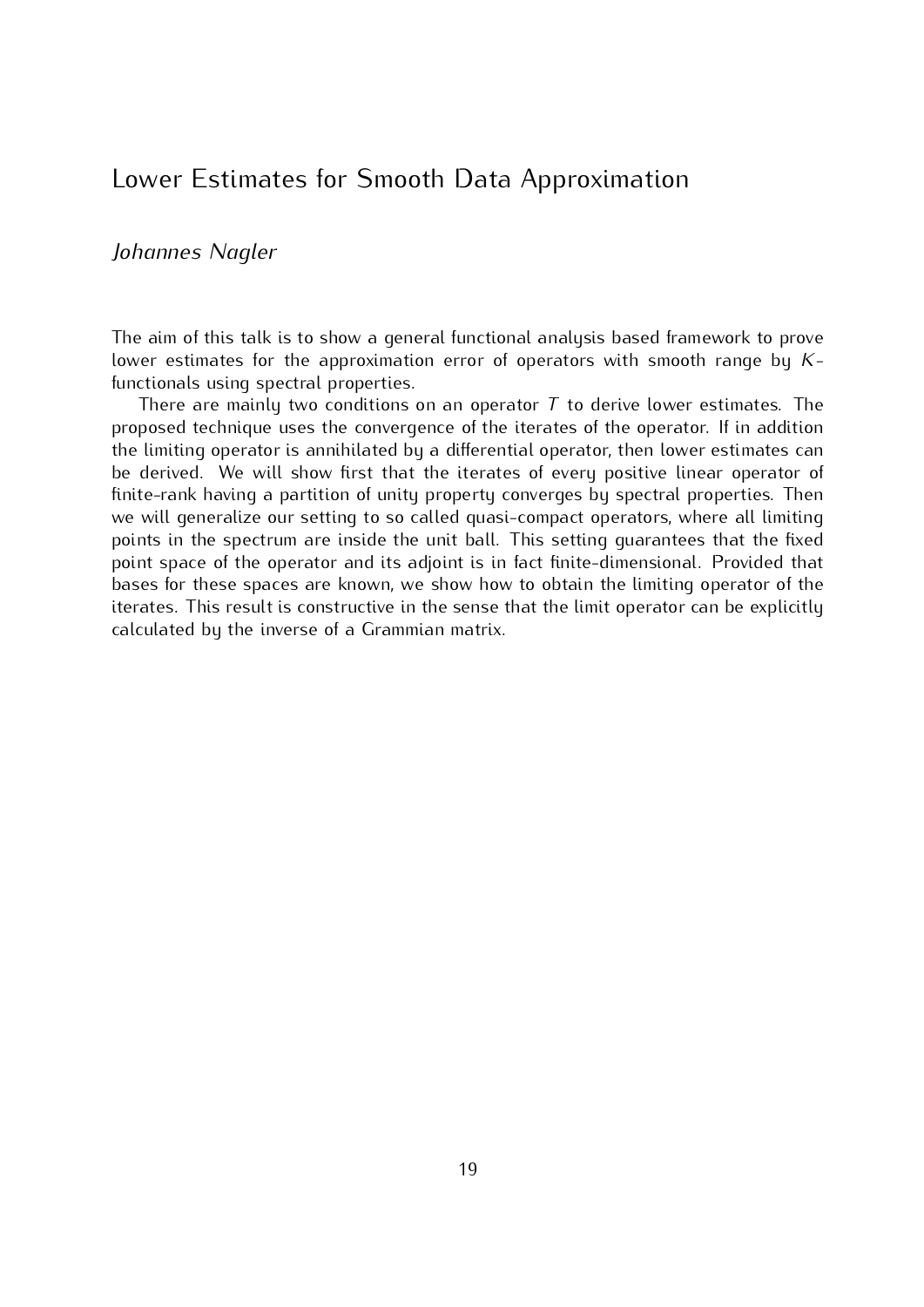## Limit Stencils of Non-Stationary Approximating Schemes and their Applications

### *Paola Novara<sup>∗</sup> , Lucia Romani*

To construct smooth surfaces interpolating the vertices of meshes with arbitrary topology However, with this kind of schemes we do not have a lot of flexibility in the shape of the limit surface and its quality is very often not satisfactory due to undesired undulations that frequently appear. To overcome these deficiencies in the limit surface, we present a new efficient method for constructing subdivision surfaces that interpolate a given quadrilateral mesh with arbitrary topology by means of the limit stencil of a nonstationary approximating scheme. This method, together with the use of non-stationary rules, let us gain two free parameters that could be set to suitable adjust the shape of the desired limit surface. To illustrate our strategy, we here compute the limit stencil of the decirca limit surface. To interface our strategy, we here compute the limit stencil of  $\alpha$ <br>non-stationary Doo-Sabin's scheme and show the variety of  $C<sup>1</sup>$  interpolating surfaces that can be easily obtained. Moreover, we point out our ongoing research on the derivation of the limit stencil of non-stationary Catmull-Clark's scheme with the final aim of producing smoother interpolating surfaces  $(C^2$  almost everywhere) with the same<br>freedom of shape freedom of shape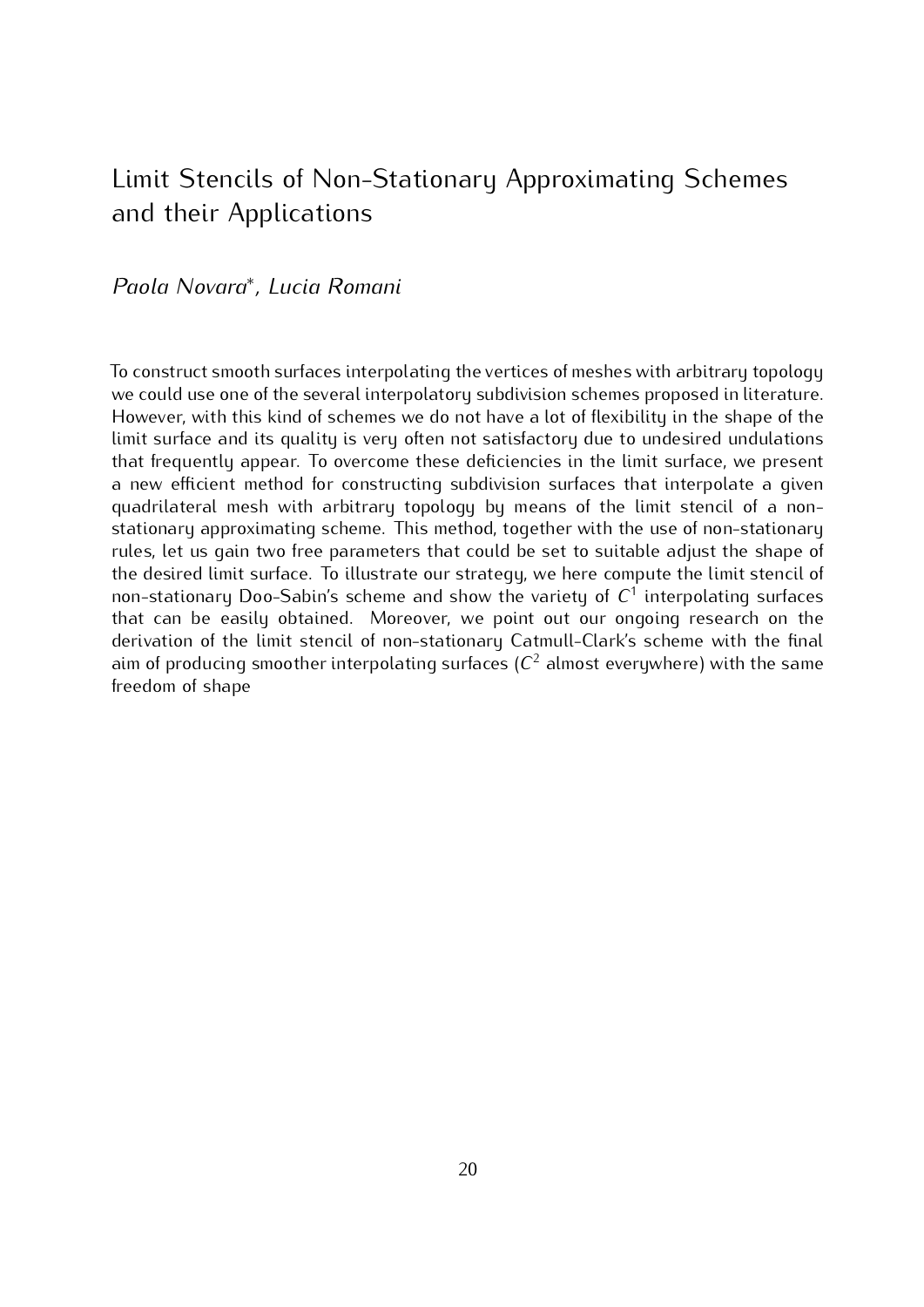### Least square Bézier or B-spline curves

#### *Christophe Rabut*

Given a control polygon, we use some least-square criterion, to derive "B-curves" (i.e.<br>Bernstein, B-spline, hyperbolic or circular spline curves...) which are closer the control polygon, still being in the same vectorial space as the original one. We usually loose the convex hull property, and better preserve the general shape of the control polygon. The idea is simple : we minimize some  $L^2$ -distance between the curve and the control polygon. polygon.<br>-Furthermore, by increasing (resp. decreasing) the degree of the parametric polyno

mial curve, in the same way we derive a curve still closer (resp. further) the control polygon. Similarly we obtain the same type of results by increasing (resp. decreasing) the number of knots of the spline curve

Actually the so-obtained curves (or surfaces, or any multi-dimensional object) are in the space generated by the original B-functions, and some "new control points" are easily derived. The obtained curve (or surface) is the quasi-interpolation, by using the original B-functions, of the so-obtained "new control polygon". We so keep all the the original B-functions, of the so-obtained "new control polygon". We so keep all the known properties of the original quasi-interpolation (including comex hull property), express in this "new control polygon".<br>We give ways to derive new B-functions which are linear combinations of the orig-

inal B-functions (i.e. Bernstein polynomials, B-splines, hyperbolic or circular B-spline curves...), such that the associated Bézier curve is closer the control polygon than the usual one (still being in the same functional space, but possibly not in the convex hull of the control polygon), and better preserving the general shape of the control polygon. We also give ways to derive associated basis functions such that the so-obtained curve we also give ways to derive associated basis functions such that the so-obtained curve is further form the control polygon (more cutting the angles), while being in the same functional space.<br>Finally we propose to mix this least-square criterion together with a least-square

distance between some points of the curve and the control points, and with a variational criterion aiming to cut down the oscillations of the curve.

The same strategu is possible for surfaces by using corresponding B-surfaces, such The same strategy is possible for surfaces by using corresponding B-surfaces, such as tensorial product of Bernstein polynomials, of B-splines, or by using polyharmonic B-splines.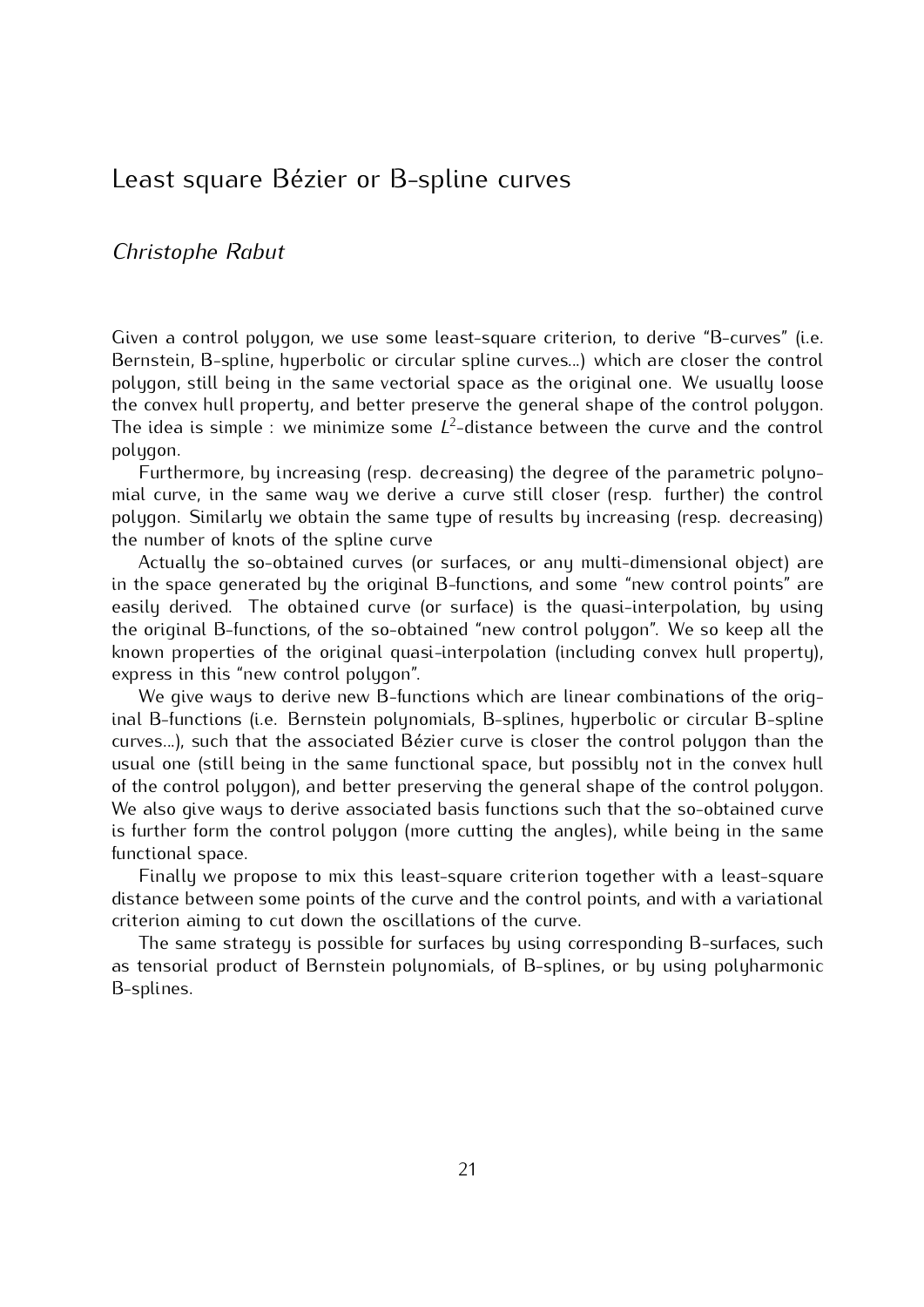# Approximation Order of Non-Stationary Subdivision Schemes

#### *Lucia Romani*

The main goal of this talk is to investigate the approximation order of non-stationary subdivision schemes. More precisely, we provide non-stationary counterparts of the subdivision schemes. There precisely, we prefixe hen stationary scance parts of the<br>well-known result asserting that the reproduction of an *N*-dimensional space of polyno-<br>mials is sufficient for a convergent stationary s mials is sufficient for a convergent stationary subdivision scheme to have approximation order *N*.<br>This work is in collaboration with Costanza Conti (University of Florence, Italy), Paola

This work is in collaboration with Costanza Conti (Chinerolly of Florence, Italy), Paola<br>November (University of Insubria - Como Italy) and Jungbo Yoon (Ewba Womans University Novara (University of Insubria - Como, Italy) and Jungho Yoon (Ewha Womans University - Seoul, South Korea).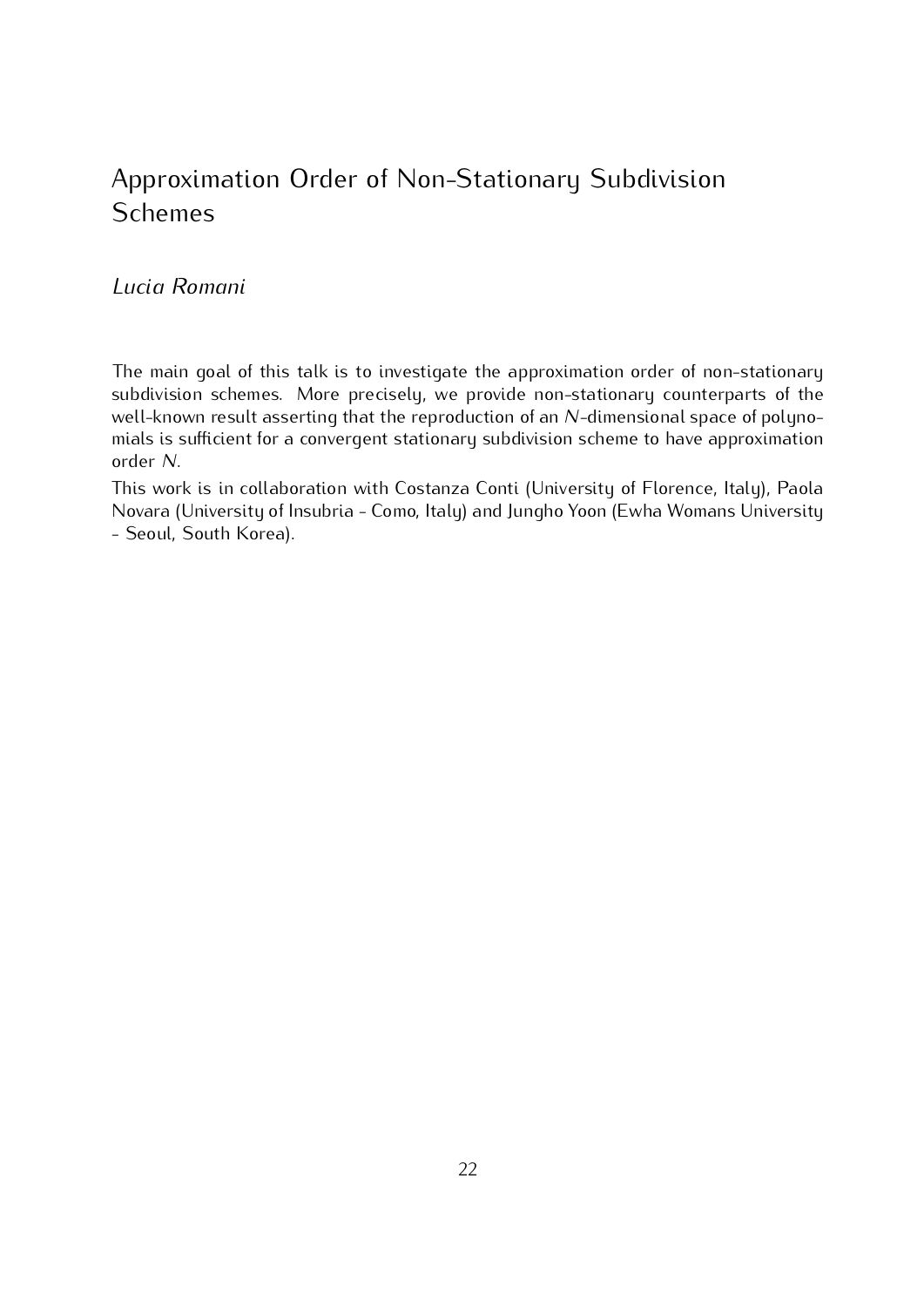# *C* <sup>2</sup> Subdivision Revisited

#### *Malcolm Sabin*

An outstanding issue with the industrial acceptance of subdivision surfaces is the ques-<br>tion of continuity at extraordinary vertices.

The talk gives a little background of the known theory, and then provides a hunch that for a subdivision scheme to have quadratic generation near EVs it must either have that for a subdivision scheme to have quadratic generation near EV of must either have<br>subdominant eigenvalues at the EV of 1/2, or else have a stable quasi-interpolation

degree of at least 2. A sounder result follows, that the quasi-interpolation condition places a lower bound<br>the number of entries in each stensil

on the number of entries in each stencil. These ideas are currently being used to try to construct a variant of the butterfly scheme *<sup>C</sup>* <sup>2</sup> everywhere.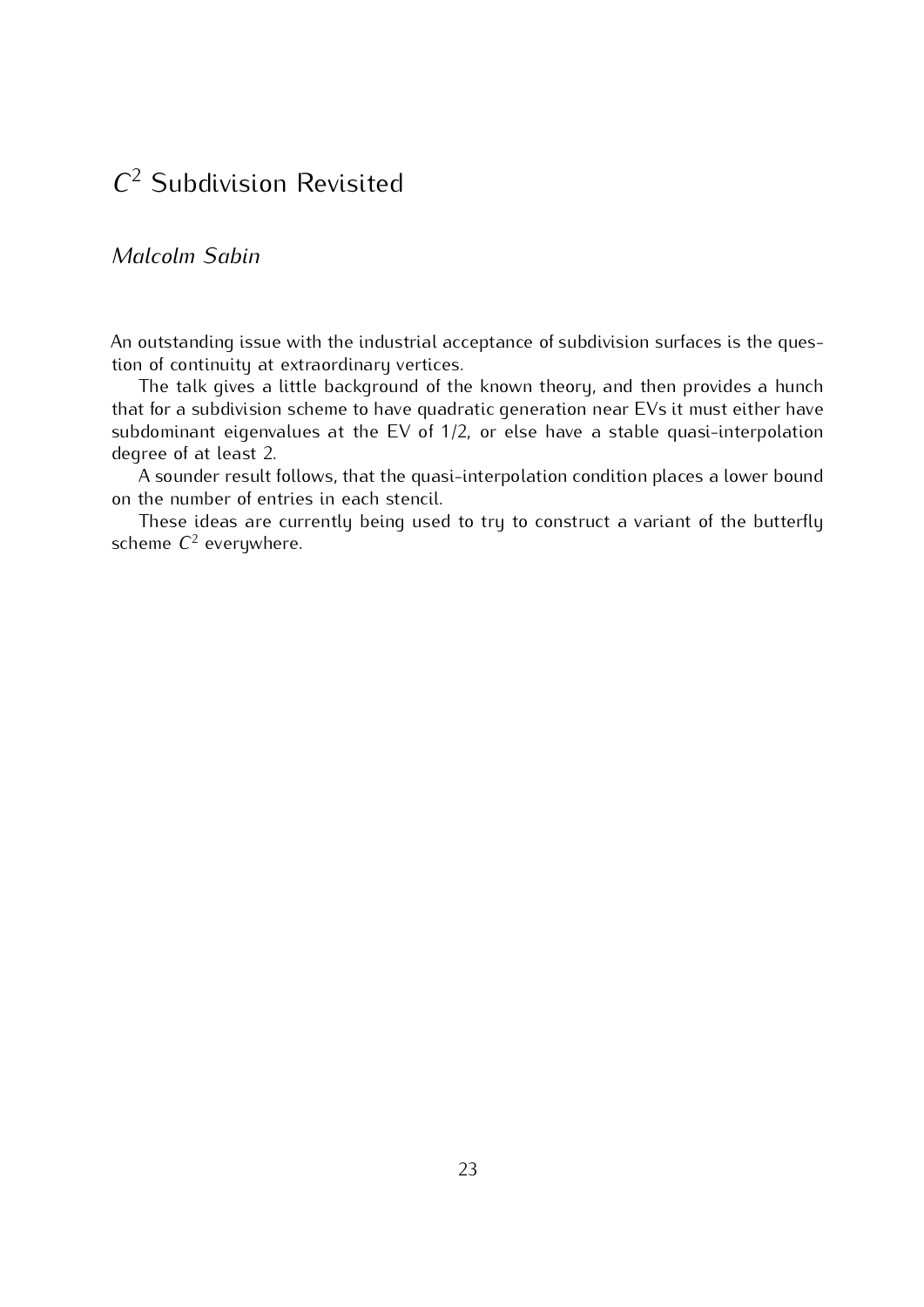## Prony's Method and Linear Algebra for Nonlinear Problems

### *Tomas Sauer*

Prony's method reconstructs the frequencies and coefficients of a function of the form

$$
f(x) = \sum_{\omega \in \Omega} f_{\omega} e^{\omega \cdot x}, \qquad f_{\omega} \in \mathbb{C} \setminus \{0\}, \quad \omega \in \Omega \subset \mathbb{R}^s + i (\mathbb{R}/2i\pi\mathbb{Z})^s
$$

as long as  $\Omega$  is a *finite* set. The set  $e^{\Omega}$  is determined implicitly as the common zeros of a finite set of polynomials, hence as the solution of a system of polynomials equations. By means of proper algebraic methods, this system can be set up and solved entirely by techniques from Numerical Linear Algebra which will be described in the talk. In by techniques from Numerical Linear Algebra which will be described in the talk. In particular, this leads to very fast and quite stable algorithms for the solution of Prony's problem.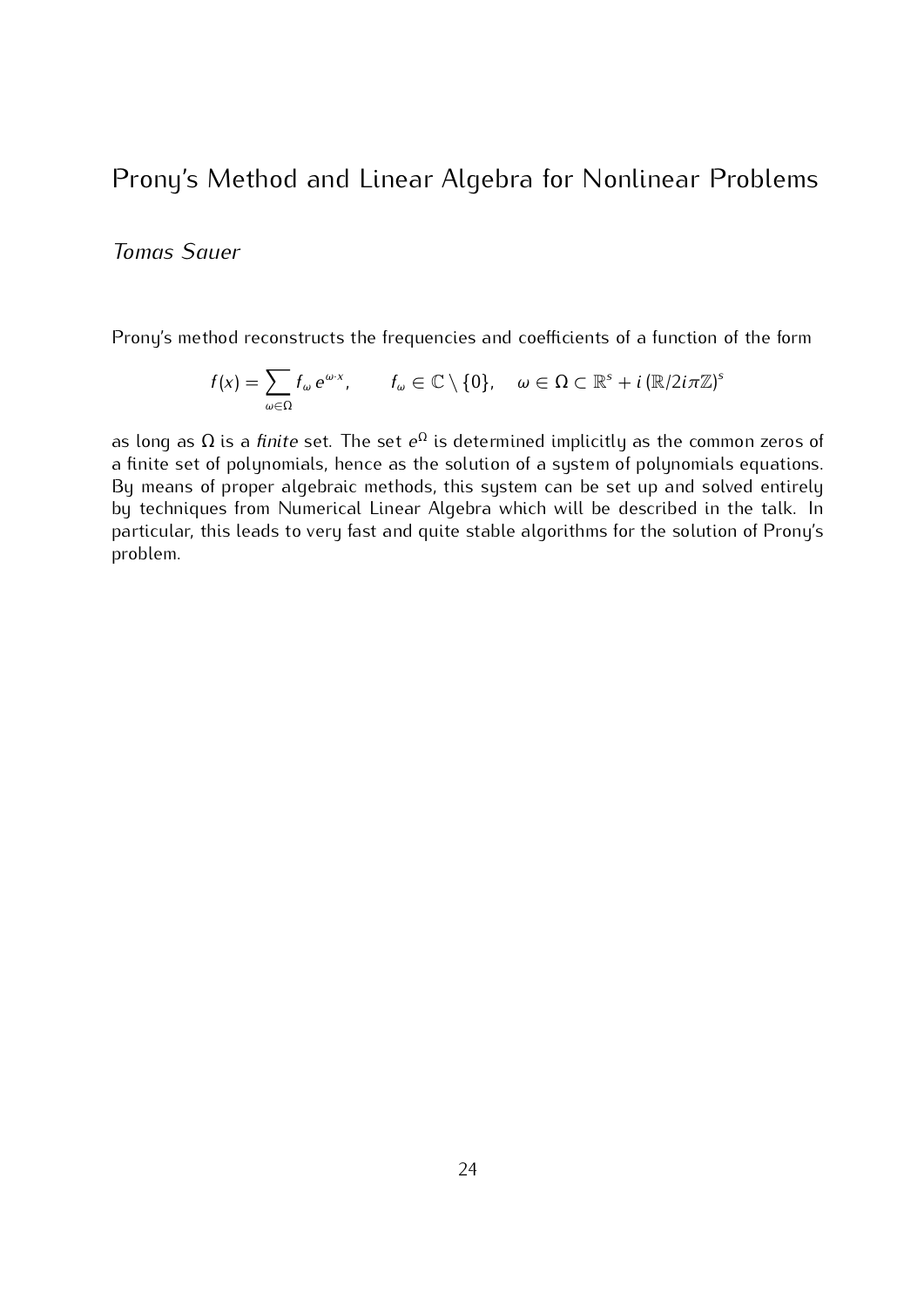# Numerical Inpainting Techniques – Modeling with Inherent  $\overline{D}$  to the streament

*Nada Sissouno*

Inpainting methods are used for the reconstruction of parts of an image that are dam-<br>aged or missing. Those methods strongly depend on the size and shape of those parts, and also on the structure and texture of the image. In this talk we will focus on structured images and thin inpainting areas, where PDE-based and variational inpainting approaches have proven to be very useful. We will present an inpainting method which is efficiently computable and automatically provides a discretization of those continuous is efficiently computable and automatically provides a discretization of these continuous inpainting models. This is joint work with Tomas Sauer.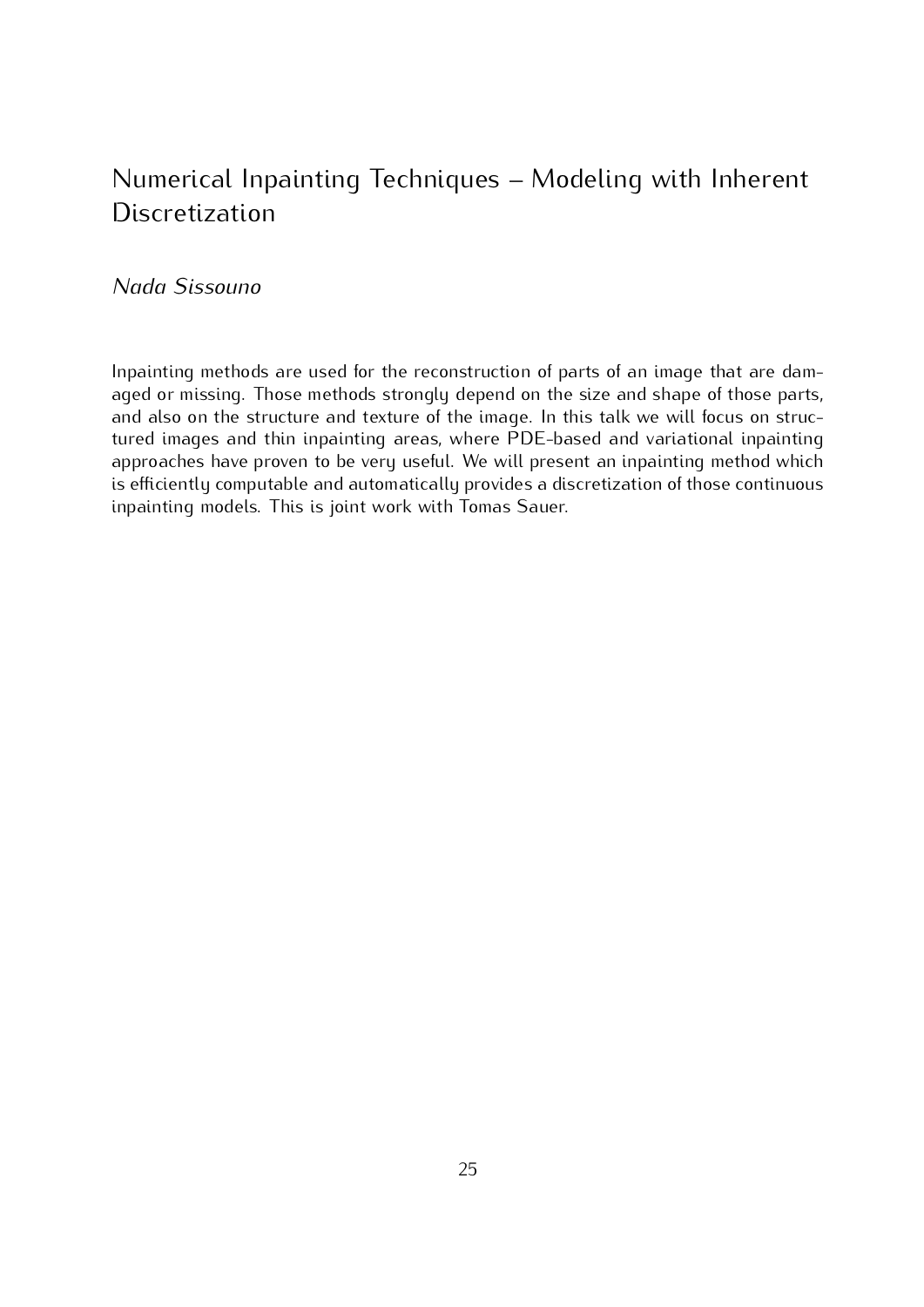## Multigrid Methods and Subdivision Schemes

#### *Valentina Turati*

Multigrid methods are well-known to be optimal methods for a variety of problems including, but not limited to the solution of partial differential equations. Subdivision schemes are efficient algorithms for curve and surface design, with important applications in computer graphics and computer aided geometric design. The purpose of this talk is to provide an overview of multigrid methods focusing on their connections with subdivision schemes. In particular, we show how the properties of polynomial generation subdivision schemes. In particular, we show how the properties of polynomial generation<br>and *L*∞-stability of integer traslates of the basic limit function of a convergent subdivi-<br>sion schome can be used to define now gr sion scheme can be used to define new grid transfer operators capable of reducing the number of iterations or the computational cost of multiqrid methods.

This work is in collaboration with Maria Charina (University of Vienna), Marco Do-This work is in collaboration with Maria Charina (Chinerolly of Nehma), Marco Donatelli (University of Insubria - Como) and Lucia Romani (University of Milano-Bicocca).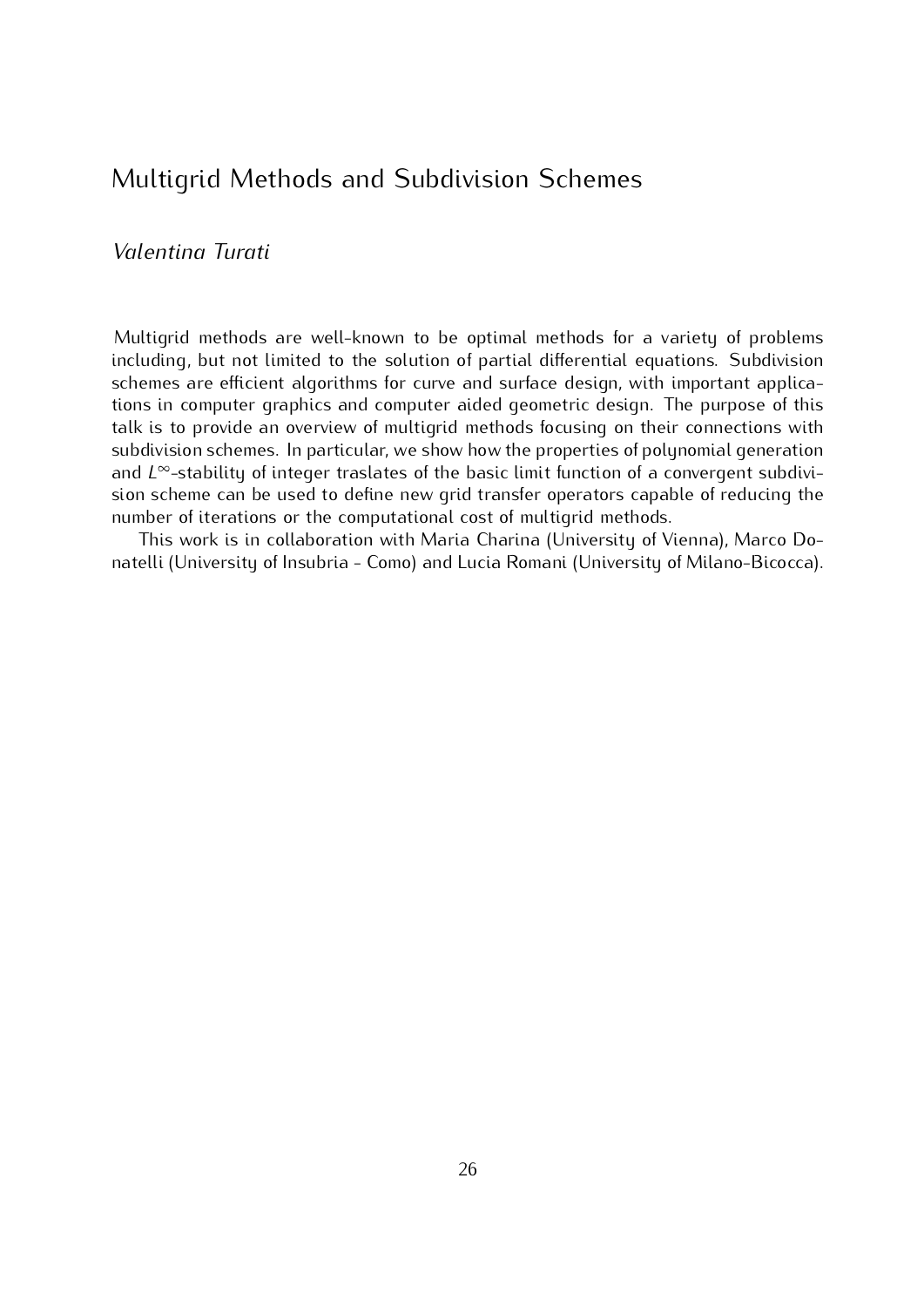## Radial Kernels via Scale Derivatives and Wavelets

### *Elena Volontè*

In this talk I present how it is possible to generate various new radial kernels by taking derivatives of known kernels with respect to a scale parameter and to provide a simple recipe that explicitly constructs new kernels from the negative Laplacian of known ones. Surprisingly, these two methods are proven to coincide for certain standard classes of radial kernels. I will give you some examples of new kernels and discuss their additional properties that make them attractive. This construction is interesting because the new kernels are wavelets satisfying the admissibility condition. So we have a dictionary of denerators of  $L^2(\mathbb{R}^d)$  that are radial wavelets.<br>Mercover it is possible to consider from them discrete wavelet generators of  $L^2(\mathbb{R}^d)$ 

Moreover it is possible to consider from them discrete wavelet generators of  $L^2(\mathbb{R}^d)$ ).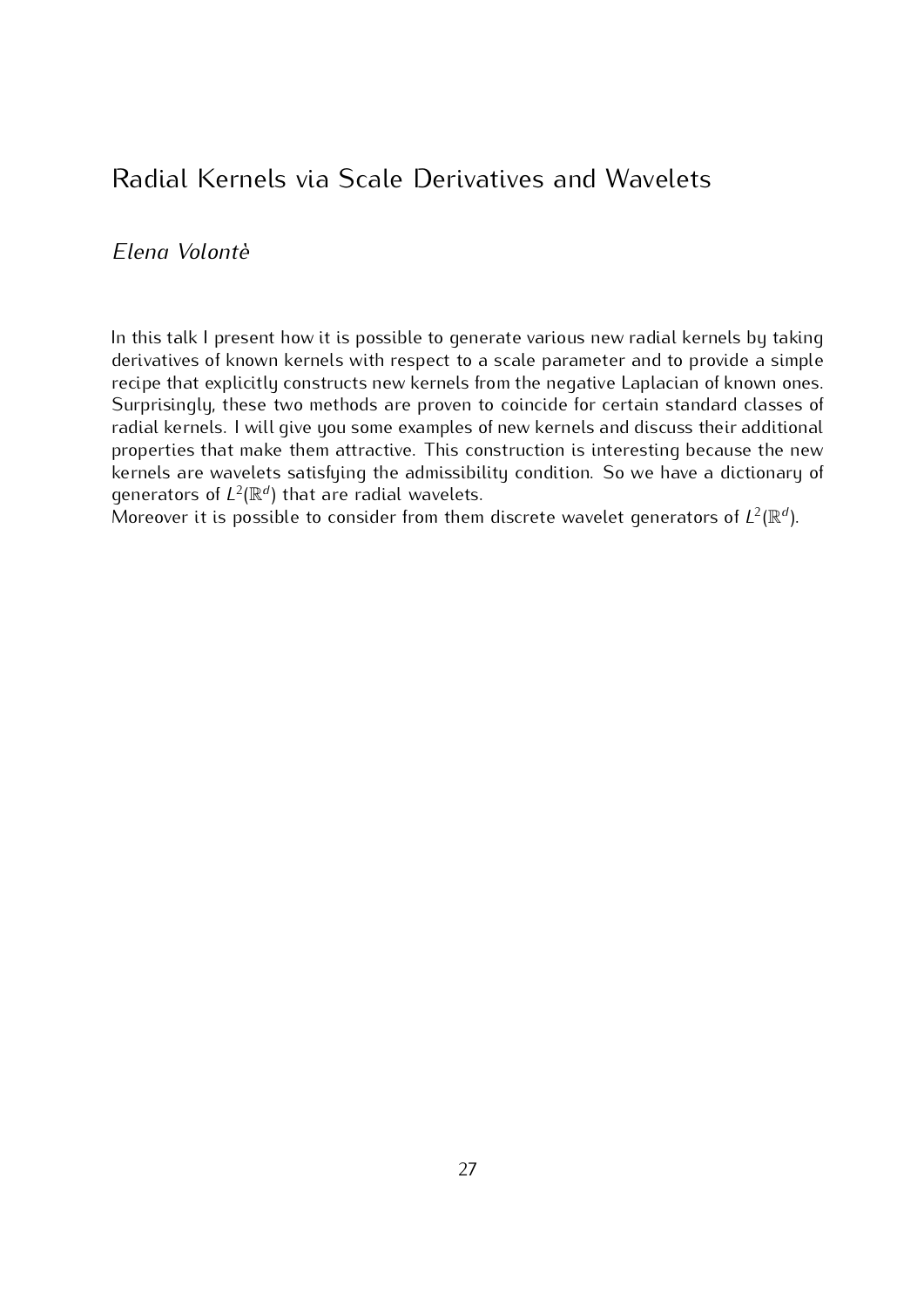## Non-Consistent Cell-Average Multiresolution Operators: The case of the PPH Nontinear Prediction Operator

#### *Rosa Donat, Dionisio Yáñez<sup>∗</sup>*

in [5]. The Harten's schemes are based on two operators: decimation, *D*, and prediction, *P*, that satisfy the sopsistency preparty.  $DP = L$  where *L* is the identity enerator. In *P*, that satisfy the consistency property  $DP = I$ , where *I* is the identity operator. In this work we introduce and analyze a new non-linear subdivision scheme based on the definition of a weighted difference. In order to establish this concept we follow the ideas showed by Marguina and Serna in [6]. We study the convergence and the stability of the schemes. These operators do not satisfy the consistency property. In order to apply them in a Harten's multiresolution scheme we use the algorithm developed by Aràndiga and Yáñez in [3]. We analyze the applicability of these schemes to compress and remove noise to digital signals and images. We compare our method with the operators obtained using classical techniques (see  $[2,4]$ ) and non-linear PPH function operators obtained using classical techniques (see [2,4]) and non-linear PPH function  $\left( \begin{matrix} 1 & 0 & 0 \\ 0 & 0 & 1 \end{matrix} \right)$ . Some numerical tests are showed.

## References

- [1] Amat, S.; Dadourian, K.; Liandrat, J.; Ruiz, J.; Trillo, J.C.: On a class of *<sup>L</sup>* 1 nonlinear cell-average multiresolution schemes, Journal of Computational and Apnonlinear cell-average maltiresolution schemes, Journal of Computational and Ap-<br>plied-Mathematics 234 (2010) 1120-1130 plied Mathematics 234 (2010) 1129–1139.
- [2] Aràndiga, F.; Donat, R.: Nonlinear multiscale decompositions: The approach of A.  $H_{\text{eff}}$  and  $H_{\text{eff}}$  are  $H_{\text{eff}}$  and  $H_{\text{eff}}$  are  $\frac{1}{2}$ .
- [3] Aràndiga, F.; Yáñez, D. F.: Non-consistent cell-average multiresolution operators with application to image processing, Applied Mathematics and computation 272-1.<br>(2016) -208-222 (2016), 208–222.
- [4] Cohen, A.; Daubechies, I.; Feauveau, J.: Biorthogonal bases of compactly supported  $M$  are also positive and Apple. Math. 45 (1992) 485–560.
- [5] Harten, A.: Multiresolution representation of data: General framework, SIAM J. Numer. Anal. 33 (1996) 1205–1256.
- [6] Serna, S. ; Marquina A.: Power ENO methods: a fifth-order accurate weighted  $p^{\text{succ}}$  ENG method, J. Comput. Phys. 194 $=$  (2004) 632–658.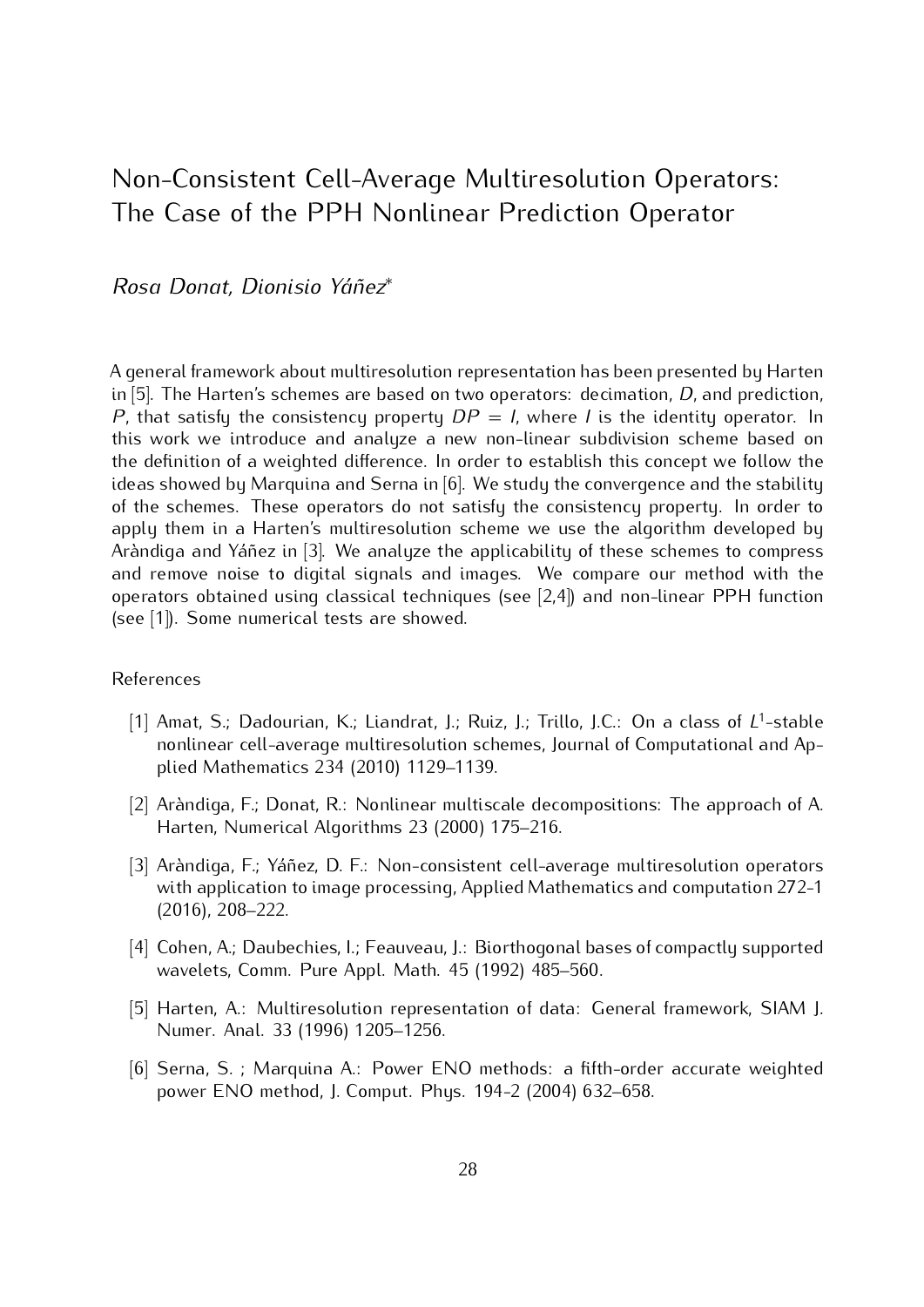## Canonical Quincunx Tight Framelet

#### *Xiaosheng Zhuang*

In this talk, we shall focus on the construction a family of quinculik tight framelets having the following desirable properties:

- 1. The high-pass filters have high order of vanishing moments.
- 2. The low-pass filter and all the high-pass filters possess symmetry.
- 3. The number of high-pass filters should be relatively small for computational efficiency.
- the high-pass filters should have shortest possible support, more precisely, the supports of all high-pass filters should not be larger than the support of the low-<br>nace filter pass filter.
- 5. The tight framelet filter bank has the canonical property.

We shall construct a family of symmetric canonical quincunx tight framelets that has the minimum number of generators (associated with double canonical quincunx tight framelet filter banks) and has increasing orders of vanishing moments. Family of multiple canonical quincunx tight framelets with symmetry and increasing order of vanishing canonical quincum tight framelete with symmetry and increasing order of rameling moments can be also constructed using tensor product of one-dimensional filters.